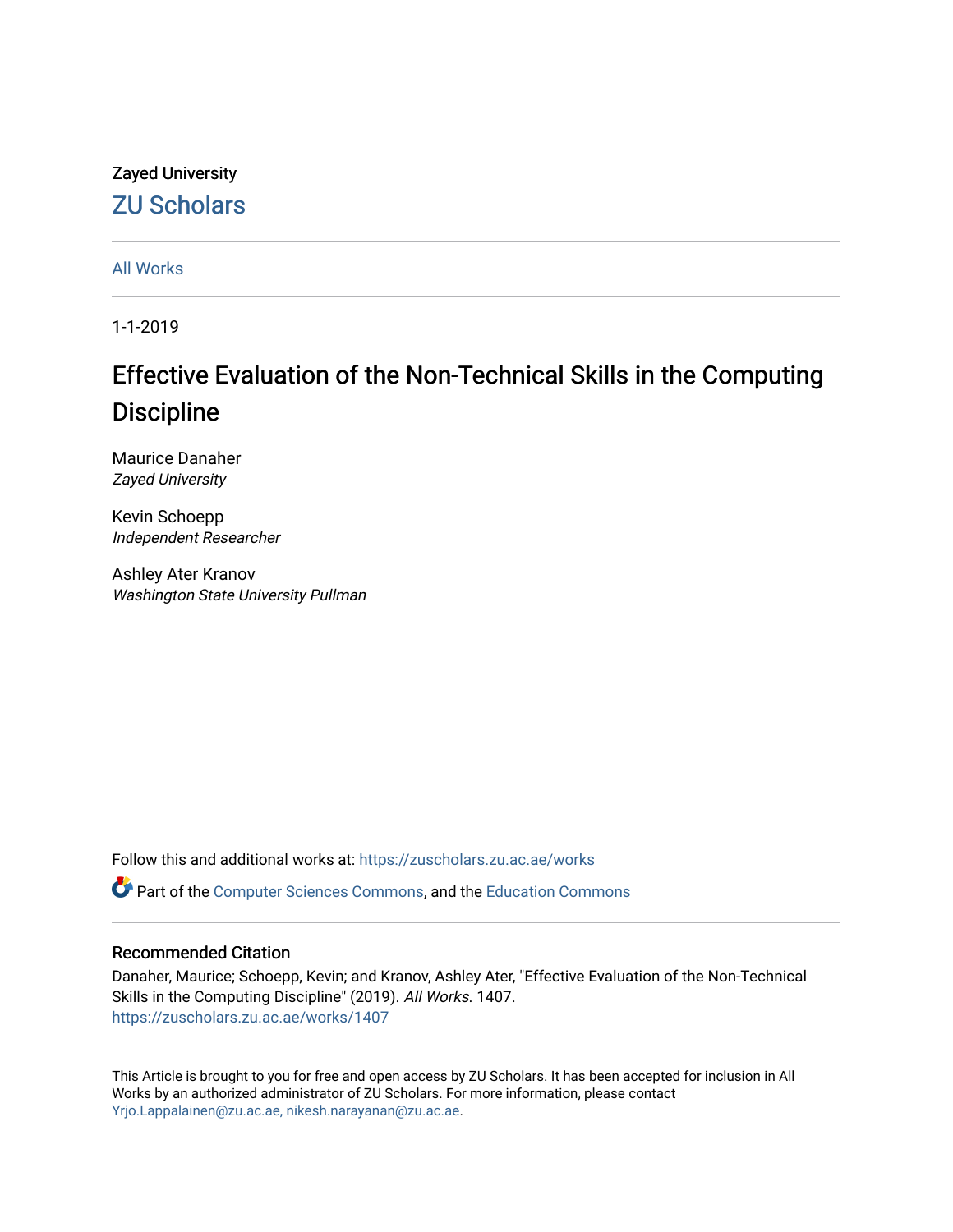

Journal of Information Technology Education: Research

An Official Publication of the Informing Science Institute InformingScience.org

JITEResearch.org

#### **Volume 18, 2019**

# **EFFECTIVE EVALUATION OF THE NON-TECHNICAL SKILLS IN THE COMPUTING DISCIPLINE**

| Maurice Danaher*      | Zayed University, Abu Dhabi, UAE                 | maurice.danaher@zu.ac.ae |
|-----------------------|--------------------------------------------------|--------------------------|
| Kevin Schoepp         | Independent Researcher, Tulum,<br>Mexico         | kevinschoepp@gmail.com   |
| Ashley Ater Kranov    | Washington State University,<br>Pullman, WA, USA | $k$ ranova@live.com      |
| *Corresponding author |                                                  |                          |

#### **ABSTRACT**

| Aim/Purpose                          | Assessing non-technical skills is very difficult and current approaches typically<br>assess the skills separately. There is a need for better quality assessment of these<br>skills at undergraduate and postgraduate levels.                                                                                                |
|--------------------------------------|------------------------------------------------------------------------------------------------------------------------------------------------------------------------------------------------------------------------------------------------------------------------------------------------------------------------------|
| Background                           | A method has been developed for the computing discipline that assesses all six<br>non-technical skills prescribed by ABET (Accreditation Board for Engineering<br>and Technology), the accreditation board for engineering and technology. It has<br>been shown to be a valid and reliable method for undergraduate students |
| Methodology                          | The method is based upon performance-based assessment where a team of<br>students discuss and analyze an ill-defined authentic issue over a 12-day period<br>on a discussion board                                                                                                                                           |
| Contribution                         | This is the first published method to assess all six skills simultaneously in com-<br>puting and here it has been trialed with postgraduate students.                                                                                                                                                                        |
| Findings                             | The results show that the method, though originally designed for undergradu-<br>ates, can successfully be used with postgraduate students. Additionally, the post-<br>graduate students found it to be very beneficial to their learning.                                                                                    |
| Recommendations<br>for Practitioners | This method can successfully assess non-technical skills at tertiary level in the<br>computing discipline and it can be adapted to other disciplines. Though de-<br>signed for assessment it has been found to be an ideal method for teaching the<br>skills at both undergraduate and post graduate levels.                 |

Accepting Editor Man Fung (Kelvin) LO │Received: August 22, 2018│ Revised: November 2, 2018; January 5, 2019 │ Accepted: January 16, 2019.

Cite as: Danaher, M., Schoepp, K., & Ater Kranov, A (2019). Effective Evaluation of the Non-Technical Skills in the Computing Discipline. *Journal of Information Technology Education: Research, 18,* 1-18. <https://doi.org/10.28945/4181>

(CC BY-NC 4.0) This article is licensed to you under a Creative Commons Attribution-[NonCommercial 4.0 International](https://creativecommons.org/licenses/by-nc/4.0/)  [License.](https://creativecommons.org/licenses/by-nc/4.0/) When you copy and redistribute this paper in full or in part, you need to provide proper attribution to it to ensure that others can later locate this work (and to ensure that others do not accuse you of plagiarism). You may (and we encourage you to) adapt, remix, transform, and build upon the material for any non-commercial purposes. This license does not permit you to use this material for commercial purposes.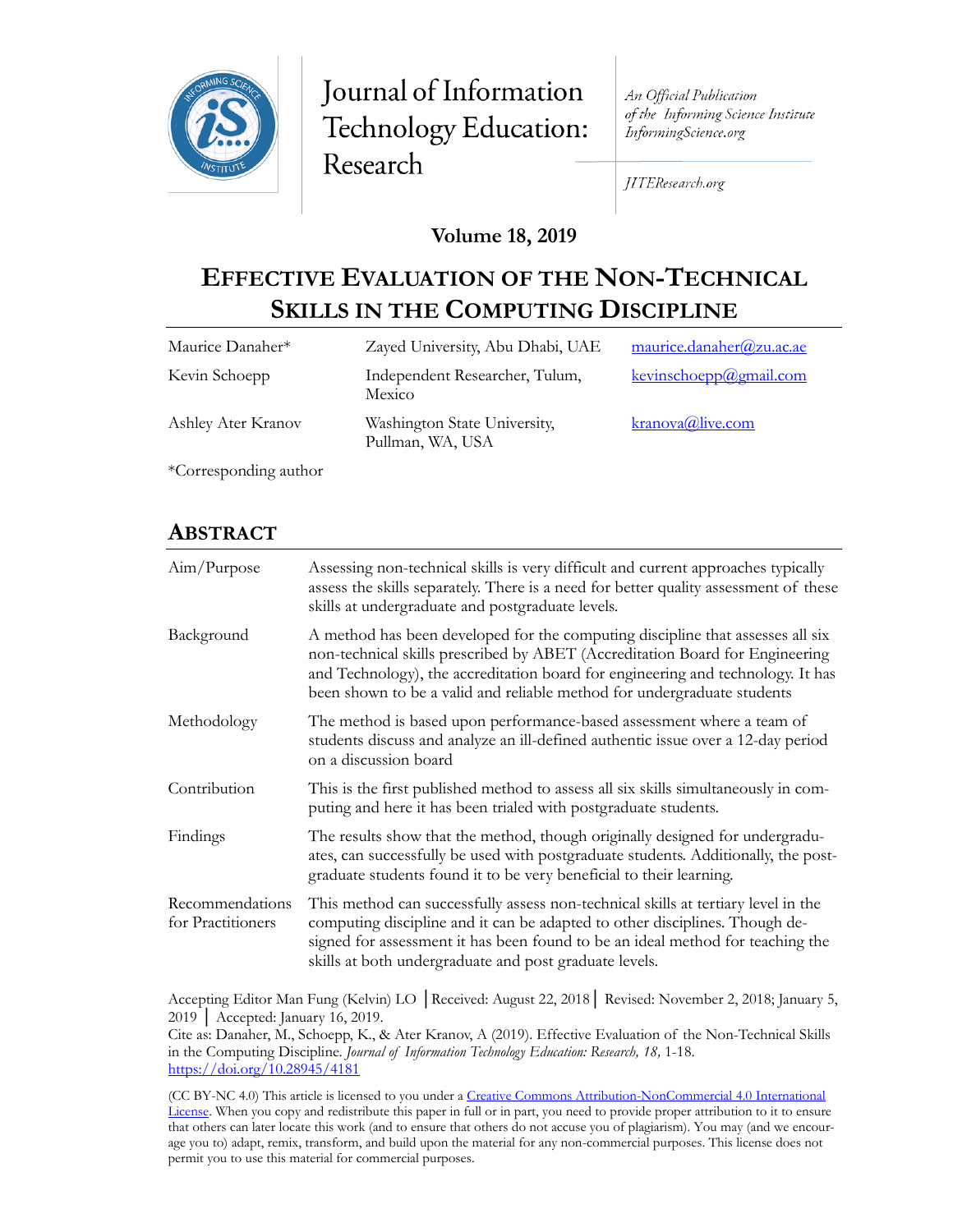| Recommendations<br>for Researchers | Compared with other assessment approaches this method has many advantages:<br>it is a direct method of measurement, it is a rigorous method and it assesses all<br>skills simultaneously                                                                                                                              |
|------------------------------------|-----------------------------------------------------------------------------------------------------------------------------------------------------------------------------------------------------------------------------------------------------------------------------------------------------------------------|
| Impact on Society                  | Proficiency in non-technical skills is critical for development of knowledge-<br>based economies. This method is a tool to assist in developing these skills.                                                                                                                                                         |
| Future Research                    | Researchers can examine how the method benefits students in their context and<br>examine if there are differences between their context and the UAE context<br>presented here. Researchers can work on developing a rubric solely for post-<br>graduate use i.e., to capture the range of levels among postgraduates. |
| Keywords                           | computing education, learning outcomes, employability, transferable skills, as-<br>sessment                                                                                                                                                                                                                           |

#### **INTRODUCTION**

Non-technical skills (also known by terms such as professional, 21st century, transferable, soft skills) in the technology arena include, but are not limited to (a) the ability to function successfully on multicultural, multi-lingual and/or multi-disciplinary teams to analyze and resolve current problems, and (b) the ability to evaluate impacts of proposed technical solutions in environmental, economic, societal/cultural and legal contexts. Worldwide, tertiary education and training programs strive to develop a solid foundation of non-technical skills in their students and employees to build human capacity and increase organizational effectiveness. The research described in this paper has been conducted in the United Arab Emirates (UAE). However, the research and results are relevant in all countries.

Educating students to become gainfully employed, productive and engaged members of society is the focus of UAE public education and economic policy. Recent swift cross-sector growth and diversification requires Emirati students and employees to attain the nation's ambitious sustainable human development goals. The country has emphasized the building of a capable workforce with a specific emphasis on building human capital in the STEM fields. Skills-based development goals and benchmarks are now being implemented at secondary and tertiary public education levels, as outlined in the UAE National Vision 2021 (UAE, 2010). The UAE strives to foster an environment where youth can grow knowledge, competencies, mindsets and values that will enable them with knowledge and skills for their own personal benefit and that of the society as a whole.

While substantial investment and improvement has been made in the UAE to increase the nontechnical skills of its young citizens and the nation's global competitiveness, particularly in the STEM fields, numerous reports highlight a stubborn gap between what employers want and what fresh graduates looking for work can demonstrate. Employers need fresh graduates and entry-level employees to demonstrate competency in non-technical skills and this misalignment between employer requirements and existing skills is a serious impediment to the development of the nation.

The challenge surrounding student and entry-level employee attainment of these skills is that employers prioritize them, graduates lack them, and they are considered difficult to teach and measure (Shuman, et al., 2005). Academic programs and industry alike struggle in generating accurate and actionable data to increase learning and application of core non-technical skills (Ater Kranov & Khalaf, 2016). Most existing instruments are used to assess each skill individually without consideration of the implicit interaction necessary to achieve a skills set. Instruments that are not designed to complement one another and that rely heavily on perceptions are inadequate for data-driven curricular decision making. These constraints are problematic because they (a) do not provide direct measures of learning and (b) can make the assessment process resource intensive and cumbersome to implement.

The writers have developed a method known as the Computing Professional Skills Assessment (CPSA) that assesses the professional skills prescribed by ABET (Accreditation Board for Engineer-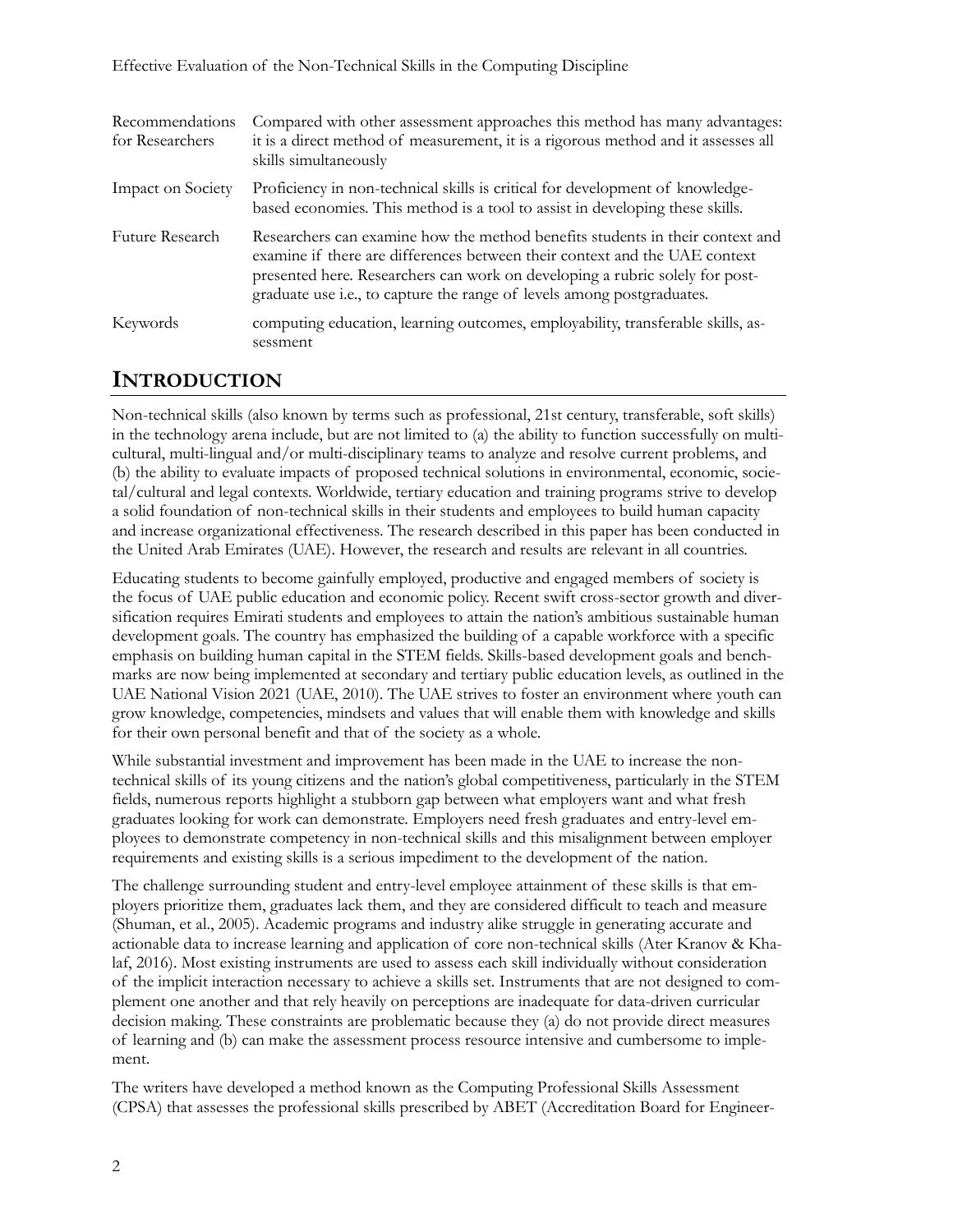ing and Technology) for the computing discipline. (Henceforth we will use the ABET terminology of "professional skills" rather than "non-technical skills"). The method assesses all six ABET prescribed professional skills simultaneously and has been shown to be valid and reliable. It was designed for use with undergraduate students, but the top end of the CPSA Rubric was set to post graduate level performance. The CPSA has been used with over 400 undergraduate students and has been trialed once with a class of postgraduate students. As the results and feedback from the postgraduate students was very positive a second implementation with a class of post graduates was conducted and the results are presented here. The CPSA, as the name implies, was developed for assessment purposes. However, the writers have found that it is an ideal tool for teaching professional skills and both undergraduate and postgraduate students alike considered it very beneficial.

# **LITERATURE REVIEW**

UNESCO warned, in their report Skills Gaps Throughout the World (Aring, 2012) that employee skill deficiencies constrain the ability of companies to mature, innovate, produce timely products and services, meet criteria for quality and environmental, cultural and societal requirements in countries where they operate. The report also identified the lack of available talent and a trained workforce in the Middle East as the greatest threat to sustainable human and other resource development. The most significant gaps in skills were classified into four categories: technical, cultural, interpersonal, and intrapersonal.

The 2016 Abu Dhabi Competitiveness Report (Abu Dhabi Department of Economic Development, 2016) considers human capital as a critical input for national competitiveness: "Enhancing the match between education outputs and job market requirements and improving workforce skills are expected to carry the Emirate to competitiveness champion levels in human capital"(p. 27). The report underscores the need to increase the number of students graduating from STEM fields, as well as graduates and employees with strong professional skills to assume greater responsibilities as managers and leaders.

The 2014 Arab Knowledge Report (United Nations Development Programme Regional Bureau for Arab States and the Mohammed bin Rashid Al Maktoum Foundation, 2014) details the knowledge and capabilities of a representative sample of Emirati undergraduates in their final academic year in all UAE public universities. The UAE, as is the case with other countries in the region, has not achieved its goal to develop citizens who have the ability to generate knowledge products, such as foundational research that result in patents. The report recommends that if the UAE desires its nationals to produce, employ, transfer and localize knowledge in science and technology research and implementation, then it must provide greater motivation for youth to pursue STEM related educational and occupational trajectories.

In 2013, UAE employers said they valued professional skills more than specific disciplinary skills(Arab Thought Foundation, 2013), echoing global and regional quality assurance organization requirements such as ABET – the international accrediting body for technical education, AACSB - Association to Advance Collegiate Schools of Business, the United States' higher education accrediting body Middle States (MSCHE) that also accredits internationally, the National Council for Accreditation of Teacher Education (NCATE/CAEP), the UAE's Commission of Academic Accreditation (CAA) and the Qualification Framework Emirates (QFE).

As mentioned earlier professional skills are challenging to assess. However, as these skills are stated learning outcomes on tertiary programs nowadays they must be taught and assessed. Not only are they required to be assessed for courses and programs but also for accreditation purposes. Various researchers have spoken about the difficulty of measuring both technical and non-technical skills (Hart Research Associates, 2015; Lattuca, Terenzini, Knight, & Ro, 2014; OECD, 2015). Reasons are that the pedagogical methodology and measurement instruments are limited and at an early stage of development, and that each of the professional skills outcomes requires conceptual elaboration for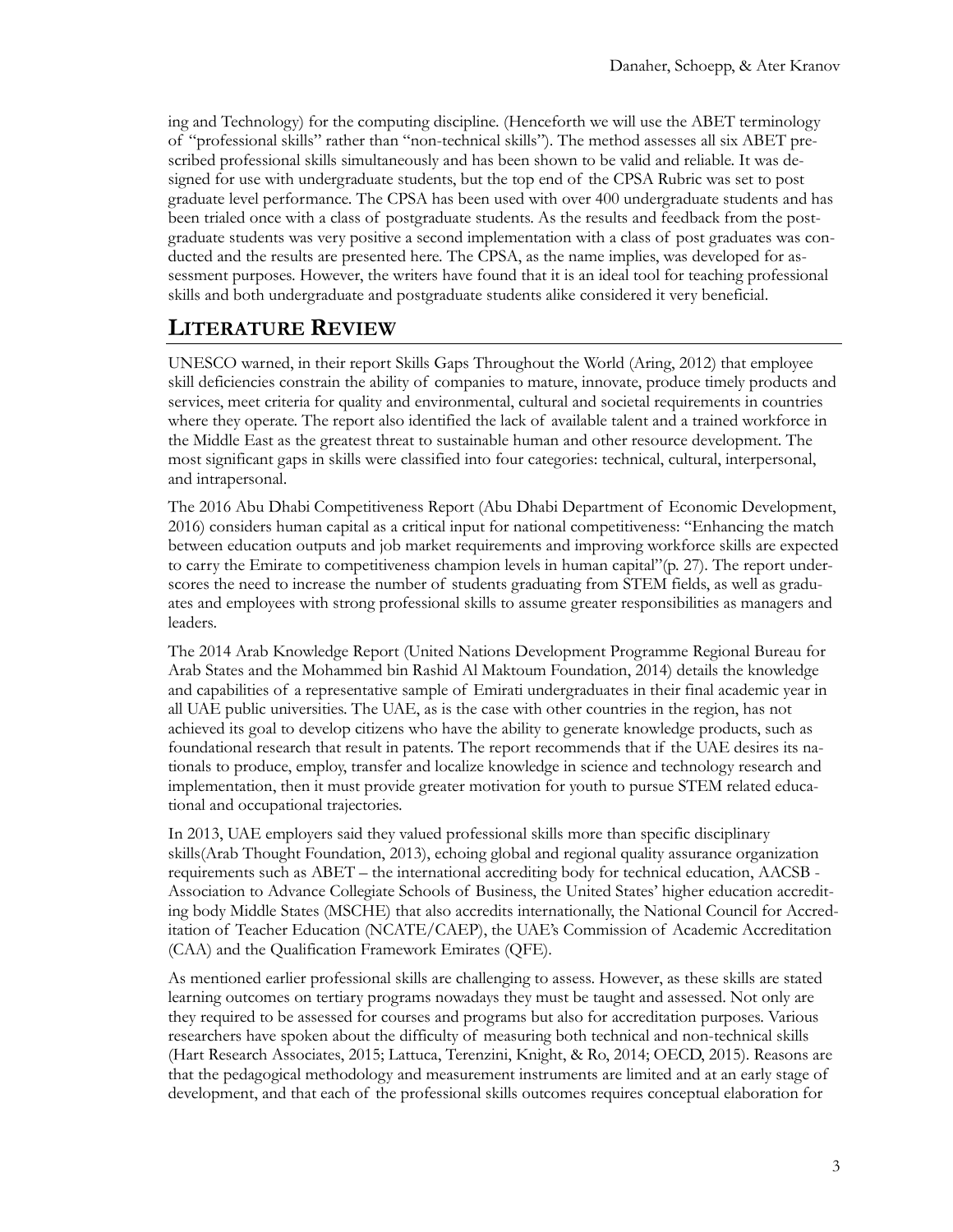the practical purpose of assessment design and implementation. Another reason according to Felder (2012) is that many faculty members do not have experience in assessment of non-technical skills. They may not have been assessed in this when they were students and they may not have been educated in how to assess these skills.

A number of different approaches has been published on evaluation of professional skills. Al-Bahi, Taha and Turkmen (2013) describe the use of student internships. An advantage of student internships is that all of the skills can be examined as students should demonstrate them over the period of the work experience. However, a major disadvantage is the lack of standardization as typically the evaluation is done by the employer and the individual faculty member supervising the student. Lopez, Cruz, Sanchez and Fernandez (2011) discuss a more traditional method - the take-home written exam. While this type of assessment can test the students' understanding of the theory of the professional skills it does not test the actual application of the skills. The written test does give students time to reflect upon their use of the skills, but it does not reliably test their abilities in the skills. Another form of assessment is through the use of portfolios (Christy, 2013; Richerson, McAteer, Spencer, & Scheibler, 2007). Portfolios contain written reflections on the students' application of the skills, but again it is not a direct assessment of the skills.

Many of the assessment methods examine each of the skills on their own separate from each other. In the real world these skills are related to each other and therefore it is best to evaluate them with tools than can measure them concurrently. Also, many of the methods are indirect rather than direct forms of assessment. An indirect method is, for example, one that is based on perceptions, whereas a direct method is based on actual performance. An indirect method is not adequate for a reliable measurement of learning outcomes. Additionally, a disadvantage with some of these approaches is that that can be cumbersome and time consuming to implement. Douglas and Purzer, (2015) point out that poor approaches to assessment can actually be harmful to programs because data that is incorrect may be used in decision making for program or curricula change.

A method was developed in the USA by Ater Kranov and her team to assess all the ABET professional skills for the engineering discipline. (Ater Kranov et al., 2011). It was the first published method to assess all the ABET professional skills simultaneously and directly. The method, known as the Engineering Professional Skills Assessment (EPSA), is essentially a discussion-based performance task which requires students to demonstrate their ability in the skills. Students are given a scenario to read about a complex ill-defined issue. They are then required to discuss the issue among themselves in teams of about five students for 45 minutes. The scenario is designed in a specific manner with a set of specific prompts so that the students demonstrate their ability in each of the skills. The discussion is recorded and subsequently rated by a faculty team using the EPSA rubric.

Researchers have shown that performance assessment is an effective way to measure students' knowledge and skills (Brualdi, 1998; Johnson, Penny & Gordon, 2009). Performance assessments are based on authentic issues and engage students, and they are designed to address learning outcomes that are inter-related. The EPSA incorporates the typical aspects of a performance assessment – a task, the student performance of the task, and a criterion referenced rubric to evaluate the quality of the performance (Ater Kranov et al., 2011). The method was shown to be valid and reliable.

The EPSA method inspired the writers to develop a more comprehensive method to be used in the computing discipline and with students for whom English is a second language. While EPSA can successfully assess the skills some questioned the rigour of the approach as it is based on a 45 minutes face-to-face discussion. The writers took the idea of EPSA and developed a much more rigorous method based on a discussion board activity running for a 12-day period. This method, the CPSA, is presented in the next section.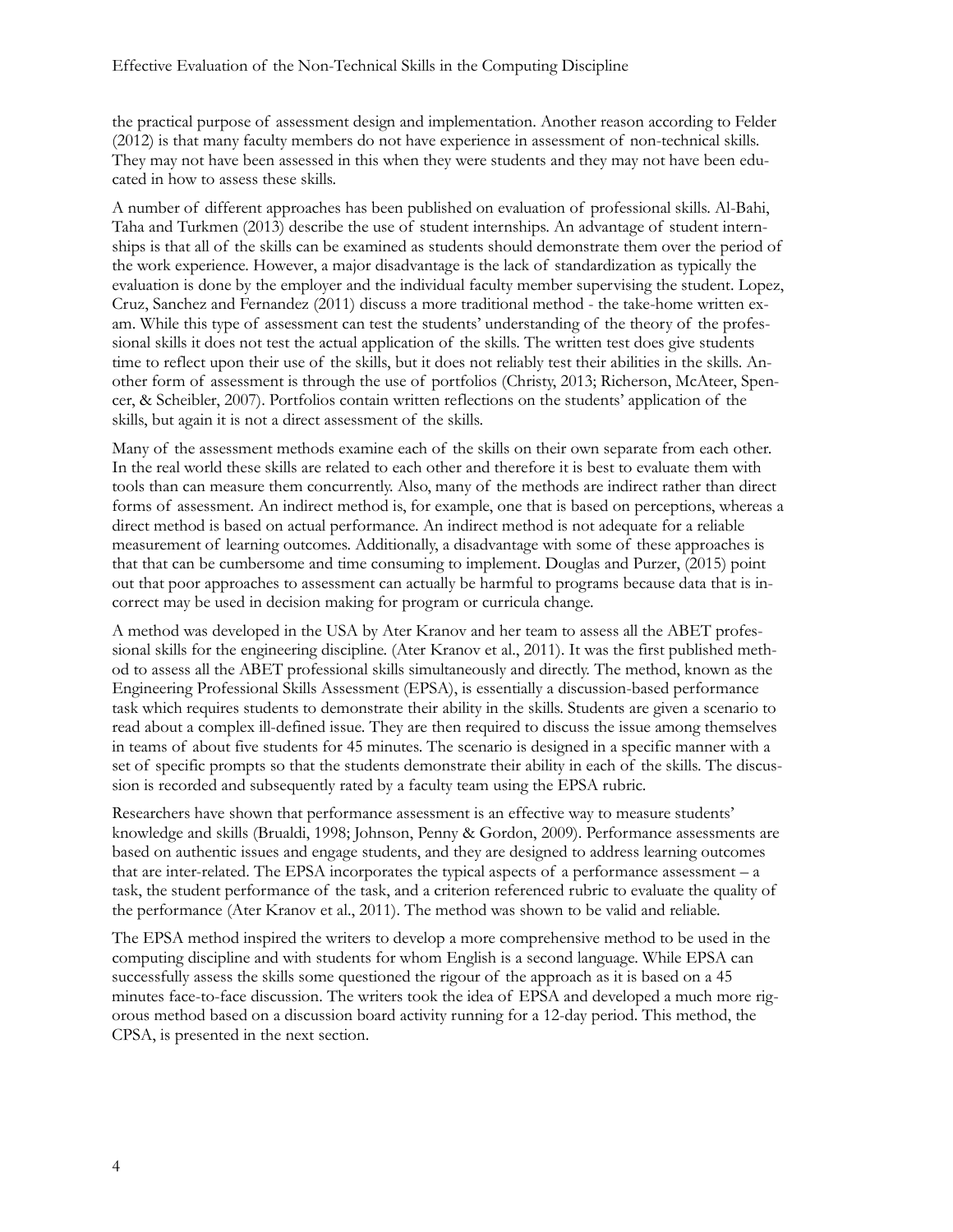# **THE COMPUTING PROFESSIONAL SKILLS ASSESSMENT**

Our international research team has developed a performance assessment, called the Computing Professional Skills Assessment (CPSA), for assessing learner attainment of professional skills necessary to computing fields i.e., computer science, information technology and information systems.

The CPSA is the sole performance assessment in the literature that can be used to both teach and assess the six non-technical skills required by ABET, the US-based world leader in accreditation of technical education programs at the tertiary level, for both course and program-level purposes. ABET's Computing Accreditation Commission (CAC) requires academic programs to show student attainment of 14 learning outcomes at the end of the curricular cycle. Six out of the 14 are the professional skills outcomes and these are shown in Table 1 using the letters assigned by ABET, i.e., b, d, e, f, g. and h (ABET, 2015). Table 1 also shows the alignment between the ABET CAC professional skills learning outcomes and those targeted in the CPSA. The CPSA learning outcomes have been altered from ABET's versions to better fit the task involved in the assessment and to follow best practices for writing learning outcomes. For example, ABET professional skill, f, which is communication in general, has been changed to only writing because the CPSA task is only written communication. Also, the introductory phrase, *Students will be able to* has been added to each learning outcome, so they read as learning outcomes rather than basic phrases (Schoepp, 2017).

| ABET CAC                                              | <b>CPSA</b>                                       |
|-------------------------------------------------------|---------------------------------------------------|
| (b) An ability to analyze a problem, and identify     | 1-Students will be able to problem solve from a   |
| and define the computing requirements appropri-       | computing perspective.                            |
| ate to its solution.                                  |                                                   |
| (d) An ability to function effectively on teams to    | 2- Students will be able to work together to      |
| accomplish a common goal.                             | perform a specific task.                          |
| (e) An understanding of professional, ethical, legal, | 3-Students will be able to evaluate professional, |
| security and social issues and responsibilities.      | ethical, legal, security and social issues when   |
|                                                       | solving a problem.                                |
| (f) An ability to communicate effectively with a      | 4-Students will be able to communicate profes-    |
| range of audiences.                                   | sionally in writing.                              |
| (g) An ability to analyze the local and global impact | 5-Students will be able to analyze the local and  |
| of computing on individuals, organizations, and       | global impacts of computing.                      |
| society.                                              |                                                   |
| (h) Recognition of the need for and an ability to     | 6-Students will be able to recognize when they    |
| engage in continuing professional development.        | need to seek further information to extend        |
|                                                       | their knowledge.                                  |

|  |  | Table 1. ABET CAC and CPSA learning outcomes alignment. |  |  |
|--|--|---------------------------------------------------------|--|--|
|--|--|---------------------------------------------------------|--|--|

The CPSA is a team-based performance assessment where students problem-solve in an online environment to discuss, analyze and propose ways to address current complex regional technical issues. The transcripts of the discussion are subsequently rated by a calibrated faculty team using the CPSA Rubric.

Performance assessments are designed to address the more complex aspects of learning by asking students to grapple with authentic problems. A performance assessment typically has three components: (1) a task that elicits the performance; (2) the performance itself (which is the event or artifact to be assessed); and (3) a criterion-referenced instrument, such as a rubric, to measure the quality of the performance. Student or employee performance, researchers say, can best be measured by observation and through the use of an analytic measurement tool, such as a rubric. Participants in a per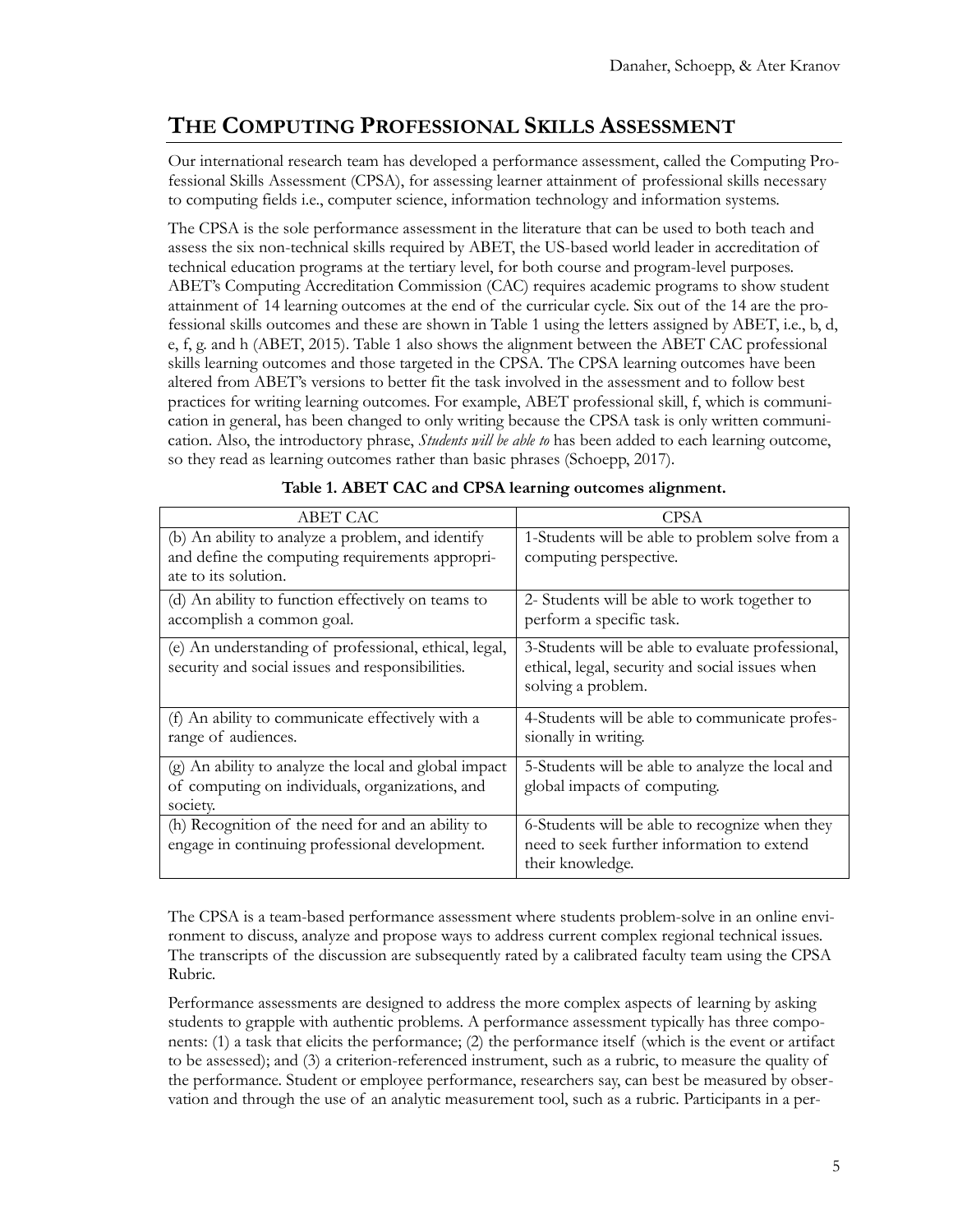formance assessment "demonstrate their knowledge and skills by engaging in a process and/or constructing a product" (Johnson et al., 2009).

The CPSA consists of (1) a scenarios and discussion prompts as the performance task; (2) the student team discussion as a response to the performance task (the transcript is from an online discussion board tool used by students to discuss asynchronously over a 12-day period); and (3) the CPSA Rubric as the criterion-referenced instrument to measure the quality of the student team performances of the targeted professional skills. Scenario topics include, but are not limited to cybersecurity, encryption, big data, the internet of things, and brain implants. Appendix A provides a sample scenario.

The CPSA has been iteratively developed over the past four years with amendments and refinements to improve the method and enhance validity and reliability. To read more about the establishment of the reliability and validity of the method see Schoepp, Danaher & Ater Kranov (2017); Danaher, Schoepp, & Ater Kranov, (2016a); Danaher, Schoepp, & Ater Kranov (2016b).

# **THE CONTEXT**

Zayed University, the site of this project's data collection, is one of three federal tertiary education institutions that serves Emirati nationals by preparing them to contribute to the societal and economic welfare of the nation. The university was established in 1998 as a federal, English-language medium, outcomes-based institution for Emirati nationals with gender-segregated campuses in Abu Dhabi and Dubai, serving almost 10,000 students. Nearly all undergraduate students are aged between 18 and 22 with no work experience. Thus, the university strives to deliver programs that meet international standards to ensure graduating students are prepared to contribute to and promote the social and economic wellbeing of UAE society and its knowledge economy.

The College of Technological Innovation (CTI), one of six degree-granting colleges and the home of this research project, offers computing degrees at the bachelor's and master's levels to nearly 1,000 students. Recognized for its outstanding work in establishment and implementation of universitywide learning outcomes assessment system, Zayed University is institutionally accredited by the USbased Middle States Commission on Higher Education. Two CTI Programs are accredited by ABET and, thus, are required to regularly assess student attainment of a set of technical and non-technical skills for continuous improvement purposes.

Students who need higher English language scores before matriculating participate in an intensive English language program located on site. All students must successfully complete the foundation requirements of the University College prior to entering a disciplinary college and individual academic program. The foundation program is designed to bridge the gap from secondary school. According to the OECD's Program for International Student Assessment (PISA) results from 2015, UAE students in secondary public education performed below the average in science, math and reading of all non-OECD member participating countries (OECD, 2017). From 2006-2015, their level was significantly lower in the three topic areas, with students performing less than half the mean average for other non-OECD member participating countries.

# **METHOD**

In the Spring Semester 2017 a class of 17 Information Technology master's students participated in the activity. The class was a mix of males and females and the ages ranged from 22 to 29. The activity was embedded as an assignment in the course which was on the subject of IT and society. The activity was conducted in two rounds as described below. Two sets of data were collected following the activity: data pertaining to the CPSA Rubric ratings and data from a survey of the students at the conclusion of the activity. The purpose of the survey is to get feedback from the students on their perceptions of the usefulness of the CPSA from a learning perspective and to solicit suggestions on possible improvements.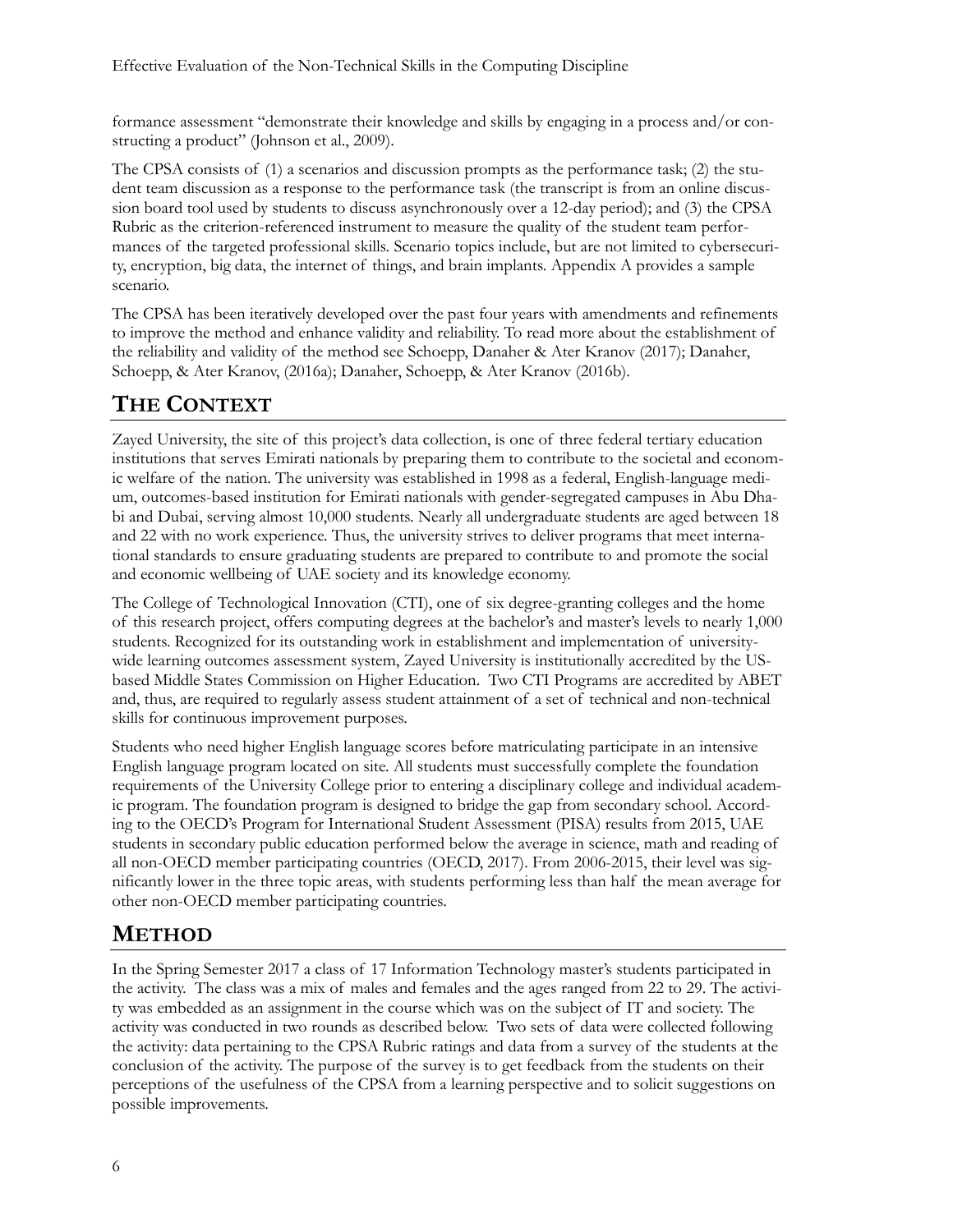### THE STUDENT GROUP DISCUSSION

The student group discussion is elicited by a 1½ page scenario (see sample in Appendix A) about the issue, and students are provided with a list of prompts that they should consider during the discussion.. The prompts are:

- 1. What are the primary and secondary problems?
- 2. Who are the major stakeholders and what are their perspectives?
- 3. What are some of the major professional, ethical, legal, security and social issues?
- 4. What are the local and global implications of both the problem/s and possible solutions?
- 5. What, if any, additional information would you need to effectively address the problem/s?
- 6. What are the next steps that would lead to possible future solutions?

Our team has found that the CPSA is most effective when implemented in two stages (particularly for undergraduates as they have typically not participated in this type of active learning and critical thinking in a discussion environment). The first stage serves as preparation for the assessment and as learning and practice of the skills, and as an opportunity for instructor feedback.

The first stage starts with a presentation of the method and all the practical aspects of using the discussion board. This presentation takes up a full class period. Then the students in groups of 4 or 5 commence work for a 12-day period with a particular scenario. During this period the students are given instruction and guidance and frequently reminded of the aims of the activity and the expectations. For most undergraduate and graduate students, this is the first time they have participated in this type of activity. During the on-line discussion, if there is poor participation or interaction or students are off track, the instructor enters into the discussion and provides guidance. The students are expected to make about 5 or 6 substantial posts over the 12-day period. Although the instructor provides guidance the discussion is student led, so the students must generate the ideas, responses and solutions. At the completion of this round, postings are anonymized and used as an in-class teaching resource to demonstrate high and low quality responses.

The second stage is similar to the first. The students are given a different scenario and embark upon a 12-day online discussion, but this time there is no instructor intervention unless absolutely necessary. The data from this second round is used for assessment using the CPSA Rubric. To ensure participation and effort by all students, the activity is a mandatory course requirement with an appropriate weighting and grades are awarded to individuals (i.e., not team based) for course grading purposes. As all courses at Zayed University have a set of program learning outcomes as well as course learning outcomes this type of assessment gets buy-in from faculty and students as an assessment of the program learning outcomes.

### THE CPSA RUBRIC

The CPSA Rubric is a task-specific analytic rubric, which means that it was designed specifically to be used as a measurement tool in conjunction with the accompanying method, which in our case is the scenario and prompts. The rubric is organized by learning outcome, with each outcome having its own set of performance indicators and descriptors on a common integer scale from 0 to 5, labeled as 0-Missing, 1- Emerging, 2-Developing, 3-Practicing, 4-Maturing, and 5-Mastering. We chose the scale terminology to explicitly reflect the developmental nature of the skills set and to correspond approximately to study year. A 3rd year student, for example, should achieve around a 3, a 4<sup>th</sup> year student near graduation should achieve around a 4 and a 5th year student (post graduate level) should achieve 5. An abbreviated version of the CPSA Rubric is shown in Appendix B. Because the CPSA is intended to be used for both course and program level assessment purposes and because group problem solving is critical to teamwork, the students are assessed as groups and not individually. Prior to assessing the discussion groups, faculty participate in a calibration (sometimes referred to as norming) process, using the consensus-estimate approach whereby evaluators must come to consensus as to what constitutes evidence of a given descriptor and score within one point difference on the scale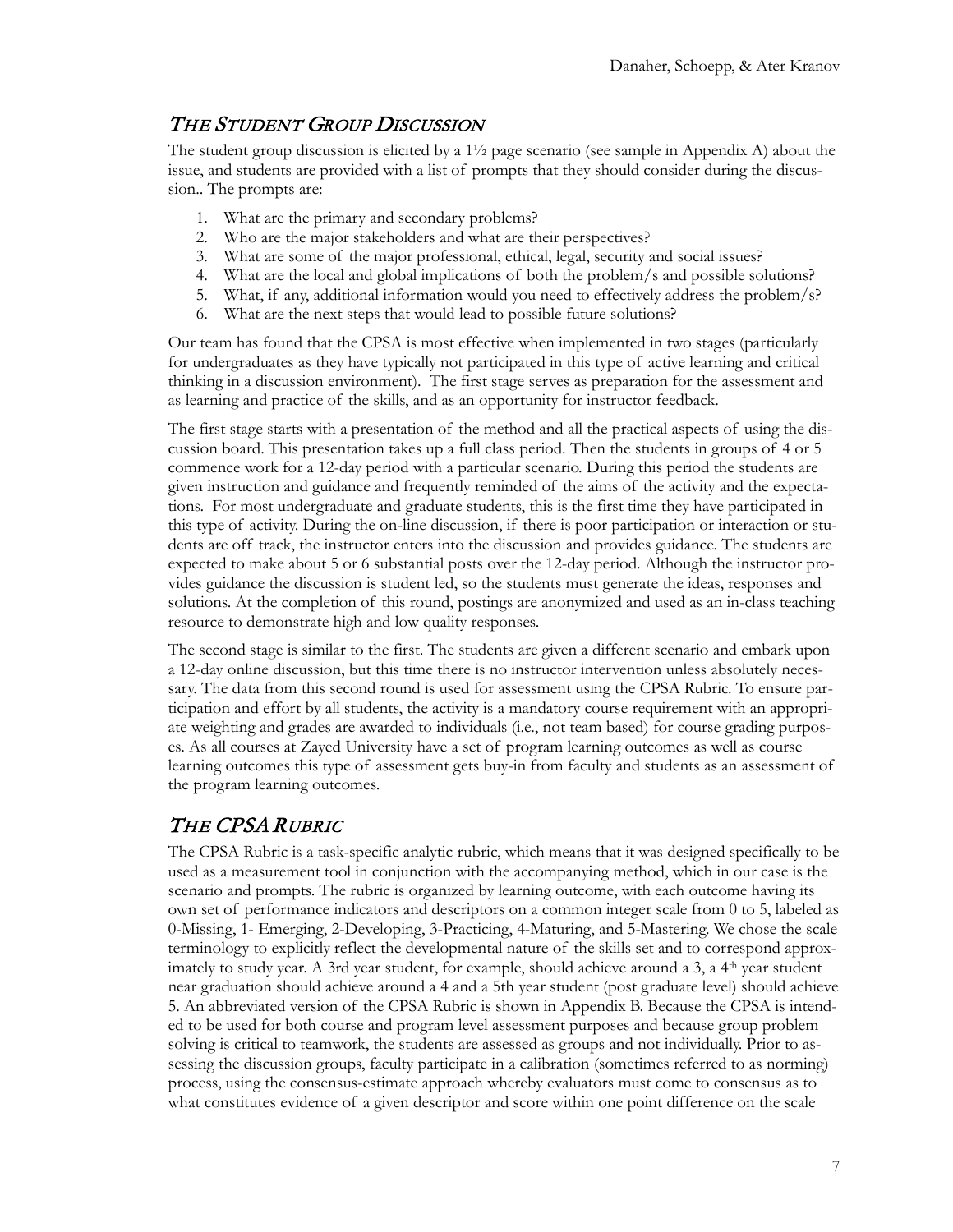(Stemler, 2004). Calibrations is crucial to the accuracy and efficacy of the implementation of a rubric (Holmes & Oakleaf, 2013)

A rating session begins with a review of the CPSA Rubric to refresh their memories. Raters are given a printed copy of the discussion transcript for each group. Raters then begin the process of assessing groups against the specific criteria and descriptors in the rubric. When complete, raters share their scores using examples from the discussion transcript to support the assigned scores. Where there is disagreement, further examples are presented from the discussion transcript and the rubric criteria as raters work towards consensus. This approach to rating sessions follows the process recommended by the University of Hawaii Manoa's Assessment Office where consensus is developed by having raters explain their evaluations through providing examples directly from the discussion text (University of Hawaii Manoa, 2013). Because we are continually trying to enhance reliability and validity of the CPSA Rubric when it is used at undergraduate and graduate education levels, complete rater agreement is not an expectation, nor is it required, as the goal is a shared understanding for subsequent rubric improvement. Upon completion of the rating sessions, scores are recorded, and then the mean is calculated to determine the overall score by the group for each of the outcomes. A detailed discussion of rater calibration and the rating process may be found in Schoepp, K., Danaher, M. & Ater Kranov, A. (2018).

Though consensus-based, investigating the inter-rater reliability is critical. Stemler (2004) posits that levels of agreement between raters should be 70% or greater, so this was the target for both the complete instrument and the individual outcomes. Inter-rater reliability was calculated through the simplest of methods - a simple count of cases receiving the same ratings divided by the total number of cases.

#### **RESULTS**

### CPSA RUBRIC SCORES

The 17 graduate students were divided into four CPSA discussion groups with four to five members. At completion of the activity the transcripts were downloaded, labeled and organized, so that the three-person research team could begin evaluation using the CPSA Rubric. The evaluation was conducted as described above. The first stage was calibration of the team process and this was followed by the rating process. Assessment data from the rubric ratings were analyzed two ways: 1) outcome mean score and percentage of each outcome at the target of 5, and, 2) group mean score and each group's percentage of achieving the target of 5 (see Table 2).

| Table 2. Attainment of CPSA learning outcomes for graduate students |              |              |                   |       |                   |                   |       |                   |
|---------------------------------------------------------------------|--------------|--------------|-------------------|-------|-------------------|-------------------|-------|-------------------|
|                                                                     |              |              |                   |       |                   |                   | Group | Group             |
| Group                                                               | <b>CPSA1</b> | <b>CPSA2</b> | CPSA <sub>3</sub> | CPSA4 | CPSA <sub>5</sub> | CPSA <sub>6</sub> | Mean  | $\frac{0}{6} = 5$ |
| A                                                                   |              | 5            | 5                 |       | 4                 | 4                 | 4.67  | 66.67             |
| В                                                                   |              | 5            | 5                 | 5     | C                 | 5                 | 5.0   | 100               |
|                                                                     | 5            | 5            | 5                 | 4     | 5                 |                   | 4.83  | 83.33             |
| D                                                                   |              | 4            | 5                 | 4     | 4                 | 5                 | 4.5   | 50                |
| <b>Outcome Mean</b>                                                 | 5            | 4.75         | 5                 | 4.5   | 4.5               | 4.75              |       |                   |
| Outcome $\% = 5$                                                    | 100          | 75           | 100               | 50    | 50                | 75                |       |                   |

**Table 2. Attainment of CPSA learning outcomes for graduate students**

Overall, outcome mean scores show that only in Outcome 1- *Students will be able to problem solve from a computing perspective* and Outcome 3- *Students will be able to evaluate professional, ethical, legal, security and social issues when solving a problem* were all of the groups able to attain the graduate target. These are clearly areas of strength for this cohort. The two weakest outcomes were 4-*Students will be able to communicate professionally in writing* and 5-*Students will be able to analyze the local and global impacts of computing*. This meant that only 50% of the groups achieved a 5 even though they were quite close having scored 4.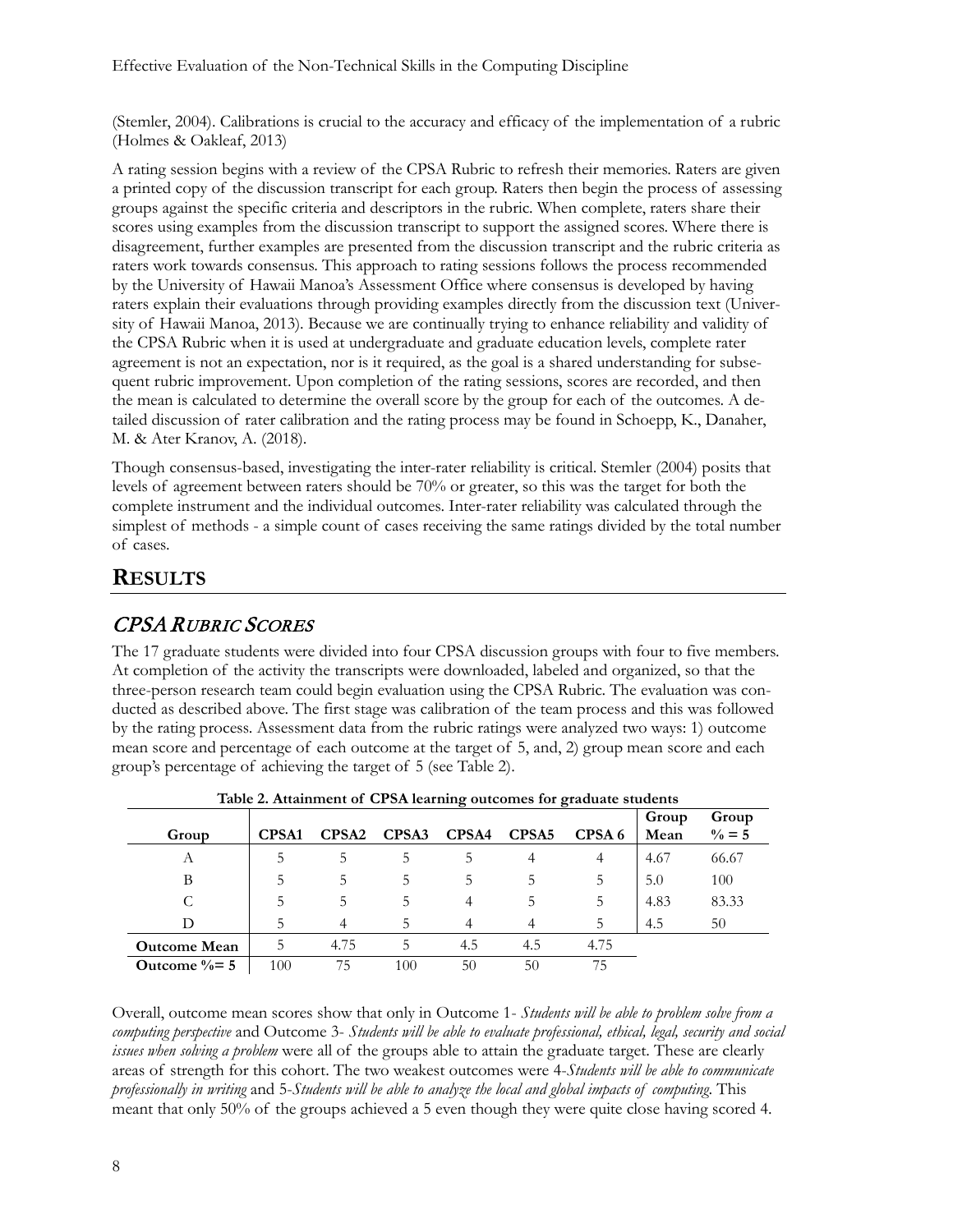Nonetheless, if the program were looking for areas to improve, these would be the two outcomes of concern. In terms of how each of the discussion groups performed, only Group A achieved the target of 5 on all six outcomes, while Group D was able to reach a 5 only 50% of the time. Of particular interest in this data set is that never once did a group score below 4 as had occurred in an earlier round with graduate students (Schoepp, Danaher, & Ater Kranov, 2017).

#### **SURVEY RESULTS**

For more recent runs of the CPSA we have asked students to complete an 11-item online survey embedded directly into the learning management system. The purpose of the survey is to gauge student perceptions towards the usefulness of the CPSA from a learning perspective and to provide insights into how the activity could be improved. Students are provided with eight Likert scale items and three open-ended items to which they can respond. The Likert scale items have been adapted from the Australian Course Experience Questionnaire (Graduate Careers Australia, n.d.) in that the word "course" has been changed to "activity" to make it clear the survey is specific to the CPSA. Student participation is voluntary and submissions are anonymous. No results are directly shared with students, but conversations about the activity do occur throughout the course.

All 17 graduate students answered all Likert scale survey items. This provided students the opportunity to share their perceptions about the degree to which participation in the CPSA helped them to attain professional skills learning outcomes. Students rated each of the items either 5- Strongly Agree, 4- Agree, 3- Neither Agree nor Disagree, 2- Disagree, or 1- Strongly Disagree. In Table 3 the eight items have been listed from highest to lowest according to the mean score. Other measures in the table include the standard deviation to provide some insights into the grouping of the scores and the dichotomous percentage which shows the percentage of students who either recorded SA or A with the statements- this is a quick and simple measure to show where strengths or weaknesses in the method may exist. Given that mean scores ranged from 4.88 to 4.59, it is clear that students strongly agree that the CPSA helped their learning. Furthermore, in only three cases, was there not complete consensus of SA or A for the dichotomous measure. Two of the three highest rated items, *The activity helped to develop my ability to analyze problems* (4.88 mean) and *As a result of the activity, I feel more confident about tackling unfamiliar problems* (4.82 mean), pertain directly to problems, so problem analysis and confidence are especially strong from the student perspective. When it came to the two lowest rated items which were still very highly rated, *The activity helped to develop my problem-solving skills* (4.65 mean) and *The activity helped to improve my skills in written communication* (4.59mean), it is interesting to note that they were two of the three items without a perfect 100% dichotomous score and that one was related to problem-solving. It appears as though confidence towards understanding a problem and the ability to analyze a problem are exceptionally strong, but the actual ability to solve the problem is a little less so.

In addition to the eight Likert scale items, participants also responded to three open-ended questions. Participants were asked to share what they liked, disliked, and would like to change about the CPSA activity. Results from this section of the survey were also overwhelmingly positive and further demonstrated the efficacy of this activity with graduate students.

In response to the first question about what they liked, the emergent themes were related to a discussion board as a safe environment, thinking critically and learning from different perspectives, and general praise for the activity. One of the purported benefits of an asynchronous discussion is that it can serve as a safe environment for those participants shy or unwilling to speak out in a face-to-face discussion (Zhou, 2015). One participant noted that it provided the opportunity to think about and discuss the topic freely within this "safe environment". Another student shared that for those "who find it hard to talk in front of an audience, this activity really helped them speak up about their ideas without feeling any discomfort". Students also recognized that they were being forced to think critically and view things from multiple perspectives. One participant stated that it helped students "understand the concepts better, especially [being] able to view the whole picture", and another reiterat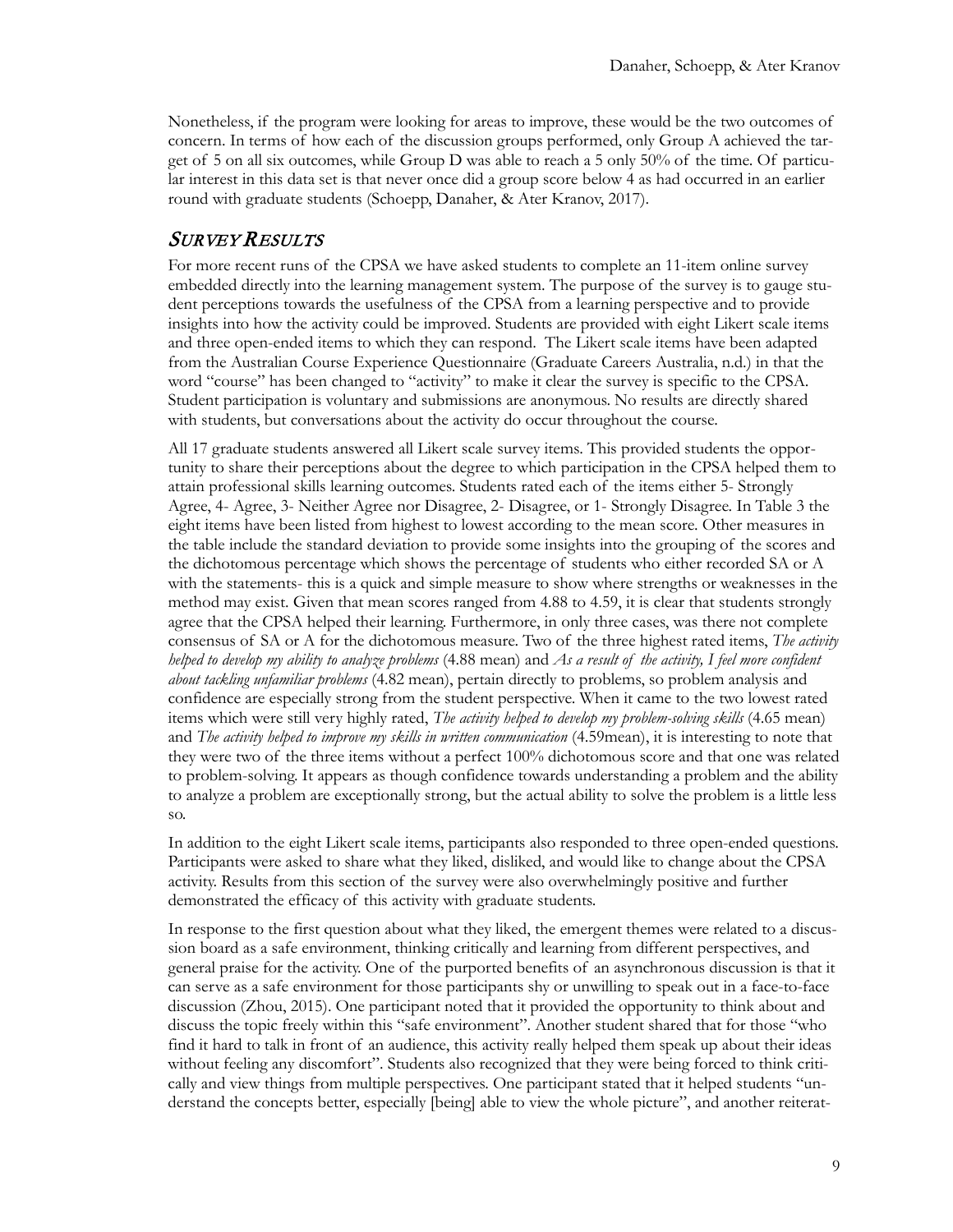ed that they learnt things "in deep details and from different perspectives". The constructs of critical thinking and diverse perspectives were constantly repeated, and it was clear that they appreciated the opportunity to share thought-out ideas over a sustained period of time. Finally, a number of students wrote glowing comments about the activity in general stating that "it is a very helpful technique, and I would like to see many activities like this", while another stated that "it is one of the best activities we had during this program [and] I hope to get more of them in the future".

| Items                                                                                                     | Mean | Standard<br>Deviation | Dichotomous<br>$\frac{0}{0}$ |
|-----------------------------------------------------------------------------------------------------------|------|-----------------------|------------------------------|
| The activity helped to develop my ability to analyse<br>problems.                                         | 4.88 | .33                   | 100                          |
| As a result of the activity, I feel more confident about<br>tackling unfamiliar problems.                 | 4.82 | .39                   | 100                          |
| The activity helped me to develop my understanding<br>of ethical, legal and social issues.                | 4.82 | .39                   | 100                          |
| The activity helped me to recognize the limits of my<br>knowledge and the need to continue to learn more. | 4.76 | .56                   | 94.12                        |
| The activity helped me develop my ability to work as<br>a team member.                                    | 4.71 | .47                   | 100                          |
| The activity helped me to develop the ability to ana-<br>lyze the impact of computing on the world.       | 4.71 | .47                   | 100                          |
| The activity helped to develop my problem-solving<br>skills.                                              | 4.65 | .61                   | 94.12                        |
| The activity helped to improve my skills in written<br>communication.                                     | 4.59 | .62                   | 94.12                        |

Given the positive nature of the responses, there was not nearly the volume of feedback from the questions pertaining to what they disliked and would like to change about the activity. Though the majority of respondents stated that there was nothing they disliked about the activity, some students noted that the expectation of daily engagement was challenging. Other critiques had to do with group dynamics. A student stated that "some people were not as active as you would want them to be" which caused them to just repeat "the same thing over and over again". In a similar manner, another participant felt that keeping the group on task to complete the activity was a challenge because some group members wrote "about only one aspect of the … issue". Of course, keeping a group on task was one of the areas assessed in the CPSA as this can be a challenge when working with others both in synchronous and asynchronous time. In terms of suggested changes, comments centered around timing, whether it be more time or less time. For example, one student believed "it would be great" if each discussion lasted for only 7 days, but another wanted "more time", so there was no consistency with this theme.

# **DISCUSSION**

Previous studies by this research team established that the CPSA is appropriate, reliable, and valid for assessment of undergraduate student group attainment of the targeted skills. For example, in an earlier study using the CPSA the research team had set a target level for third year of the undergraduate program at  $\geq$  3- Practicing, and results showed this to be an accurate expectation as undergraduates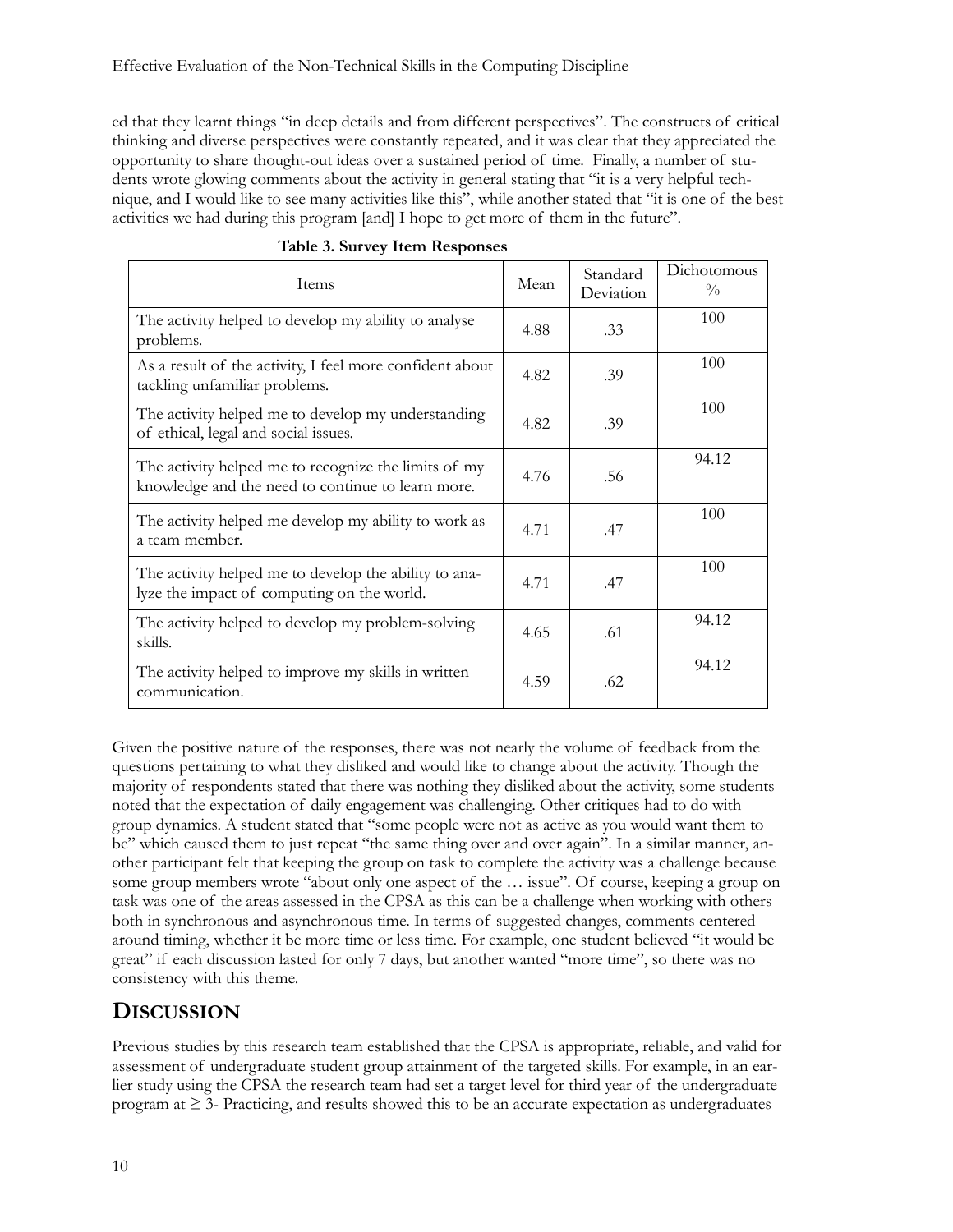scored between 1 and 4, never achieving a 5 (Danaher, Schoepp, & Ater Kranov, 2016b). Furthermore, of the 42 total sores assigned, 83% (35/42) were either 2, 3, or 4.

Given that we designed our rubric on the basis that graduate student groups should achieve around a score of 5-Mastering, our findings here suggest that the upper end of the CPSA Rubric scale is accurate. Graduate student groups in this study achieved mean scores ranging from 4.5 to 5.0, meaning that they were very close to achieving exactly what is desired of them. Moreover, for only two outcomes, Outcome 4-*Students will be able to communicate professionally in writing* and Outcome 5-*Students will be able to analyze the local and global impacts of computing*, did more than one group not achieve a score of 5. A previous CPSA study with graduate students found that 54% (13/24) of total scores assigned were at the mastery level of 5, and in only three instances did a rating fall below a 4 (Schoepp, Danaher, & Ater Kranov, 2017). A shortcoming of the current CPSA Rubric when used at postgraduate level is that the scale ends at 5-Mastering and that the 5-Mastering descriptors are not fine-grained enough to provide specific information regarding strengths and areas for improvement. At present, the rubric perhaps would be best used to collect baseline data from entering master's degree students. In the future the scale can be expanded beyond level 5-Mastering so as to provide more achievement levels for the postgraduates. That said, findings from this study and previous studies suggest that the CPSA Rubric, when used by a calibrated evaluation team, can clearly differentiate between undergraduate and graduate students.

As mentioned, graduate student groups performed below expectations only for Outcome 4-*Students will be able to communicate professionally in writing* and Outcome 5-*Students will be able to analyze the local and global impacts of computing* as minor areas of weakness. As students are non-native English speakers studying in a technical program, it is not surprising that writing is an area for improvement. One of the ways to improve this weakness is to make courses and the program more writing intensive. Even participation in online discussion boards has shown to increase writing proficiency (Picciano, 2002). Employers need employees who can communicate effectively and scored communication tasks help to achieve this outcome (British Council, 2013). With regards to the ability to analyze the impact of computing both locally and globally, it is imperative that students are provided with opportunities to consider and solve problems with both local and global impact throughout their course of study. Most off-the-shelf course resources do not mention the UAE, while the relatively small population of the UAE demands that students look beyond their borders to effectively analyze computing issues on a broader scale. Both areas of weakness need to be addressed if the UAE is to achieve their human capital goals and establish itself as a globally competitive market economy.

The survey results show that students recognize the key role the CPSA plays in fostering their attainment of the professional skills learning outcomes. All students thought that participation in the CPSA helped them learn. In fact, these results were far more positive than those from the undergraduate students (Danaher, Schoepp, & Ater Kranov, 2016a). Given the maturity and work experience of graduate students over undergraduate students, this makes these results all the more meaningful. The other aspect of the survey comes from the three open-ended questions. Students recognized that the discussion board was requiring them to think critically, examine multiple perspectives, and integrate or argue against ideas of others. These are some of the skills that Anderson, Archer, and Garrison, (2000) have shown to be an outcome of a well-structured asynchronous discussion.

#### **CONCLUSION**

The CPSA is the first published method that can assess the six professional skills learning outcomes prescribed by ABET simultaneously in the computing discipline. Compared with other assessment approaches this method has many advantages: it is a direct method of measurement, it is a rigorous method and it assesses all these interrelated skills concurrently.

Results from previous implementations of the CPSA that have included over 400 undergraduate students (Danaher, Schoepp, & Ater Kranov, 2016a, 2016b; Schoepp, Danaher & Ater Kranov, 2017;)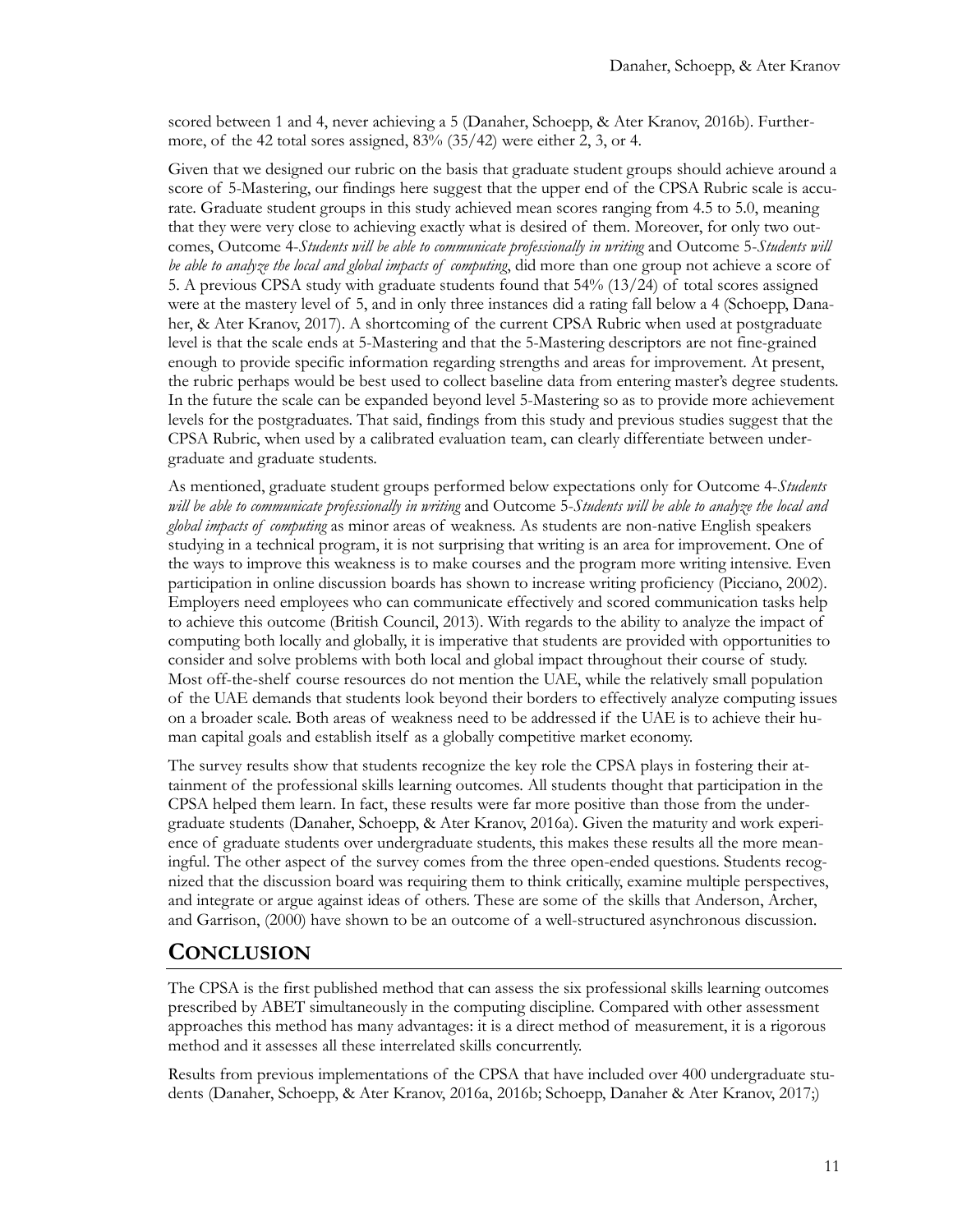demonstrate that it can accurately and consistently elicit and measure the targeted computing professional skills for Emirati non-native speakers of English for both course and program continuous improvement. The top level of the CPSA Rubric is set at postgraduate level performance (which final year students that demonstrate excellent abilities may achieve) and in this study the method has been trialed with postgraduates. Though our sample size of only 17 students was small the results have shown that the scale is accurate and well- calibrated as the students generally performed at the top level – Mastering. Further, this corroborates a prior study (Schoepp, Danaher, & Ater Kranov, 2017) with a similar small sample of postgraduate students where the students, though not performing overall as well as those in the current study, generally performed at or near the top of the scale.

Though originally designed for assessment it became clear during early rounds of implementation that it was an ideal method for teaching and learning the skills as well. Surveys have been conducted with the students on their perceptions of the benefits to their learning and almost all students were very positive in their response. The postgraduate students in this study were particularly impressed by the method and some wrote glowing comments about the benefits and that they hoped to see more learning activities like this.

The CPSA method can be adapted to other disciplines. The rubric has been developed for computing, but it could be easily modified for other disciplines. The topics of the scenarios are not so important as it is generic skills that are being assessed. While our scenarios have an information technology bias, they could be used as they are for related disciplines or new scenarios could be written following our scenario creation guidelines. As courses nowadays typically have a set of program learning outcomes as well as course learning outcomes this type of assessment gets buy-in from faculty and students as an assessment of the program learning outcomes.

As we move forward in our research we have plans to expand the rubric beyond level 5-Mastering so as to have more achievement levels for postgraduates. We also intend developing a rubric that could be used by employers for internship students and for employee education and training.

### **ACKNOWLEDGEMENT**

This research has been funded by a grant from Zayed University's Research Incentive Fund and a grant from the Abu Dhabi Education Council's Award for Research Excellence.

### **REFERENCES**

- Accreditation Board for Engineering and Technology (ABET), (2015). *Criteria for accrediting computing programs*. Retrieved from https://www.abet.org/wp-[content/uploads/2016/09/C001](https://www.abet.org/wp-content/uploads/2016/09/C001-16-17-CAC-Criteria-10-15-15.pdf)-16-17-CAC-Criteria-10-15- [15.pdf](https://www.abet.org/wp-content/uploads/2016/09/C001-16-17-CAC-Criteria-10-15-15.pdf)
- Abu Dhabi Department of Economic Development, (2016). *Abu Dhabi competitiveness report 2016*. Retrieved from [https://ded.abudhabi.ae/en/ded](https://ded.abudhabi.ae/en/ded-center/Competitiveness-Office-of-Abu-Dhabi/reports-and-studies/Abu%20Dhabi%20Competitive%20Report_English_1410.pdf)-center/Competitiveness-Office-of-Abu-Dhabi/reports-and[studies/Abu%20Dhabi%20Competitive%20Report\\_English\\_1410.pdf](https://ded.abudhabi.ae/en/ded-center/Competitiveness-Office-of-Abu-Dhabi/reports-and-studies/Abu%20Dhabi%20Competitive%20Report_English_1410.pdf)
- Al-Bahi, A. M., Taha, M. A., & Turkmen, N. (2013). Teaching and assessing engineering professional skills. *International Journal of Engineering Pedagogy*, *3*(3), 13-20. <https://doi.org/10.3991/ijep.v3iS3.2728>
- Anderson, T., Archer, W., & Garrison, D. R. (2000). Critical inquiry in a text-based environment: Computer conferencing in higher education model. *The Internet and Higher Education*, 2(2-3), 87-105.
- Arab Thought Foundation. (2013). *Enabling job creation in the Arab world: A role for regional integration*. Retrieved from [https://www.pwc.com/m1/en/publications/enabling](https://www.pwc.com/m1/en/publications/enabling-job-creation-in-arab-world.pdf)-job-creation-in-arab-world.pdf
- Aring, M. (2012). Skills gaps throughout the world: An analysis for UNESCO global monitoring. Retrieved from<http://unesdoc.unesco.org/images/0021/002178/217874e.pdf>
- Ater Kranov, A., Zhang, M., Beyerlein, S. W., McCormack, J., Pedrow, P. D., & Schmeckpeper, E. R. (2011). A direct method for teaching and measuring engineering professional skills: A validity study. In *2011 Ameri-*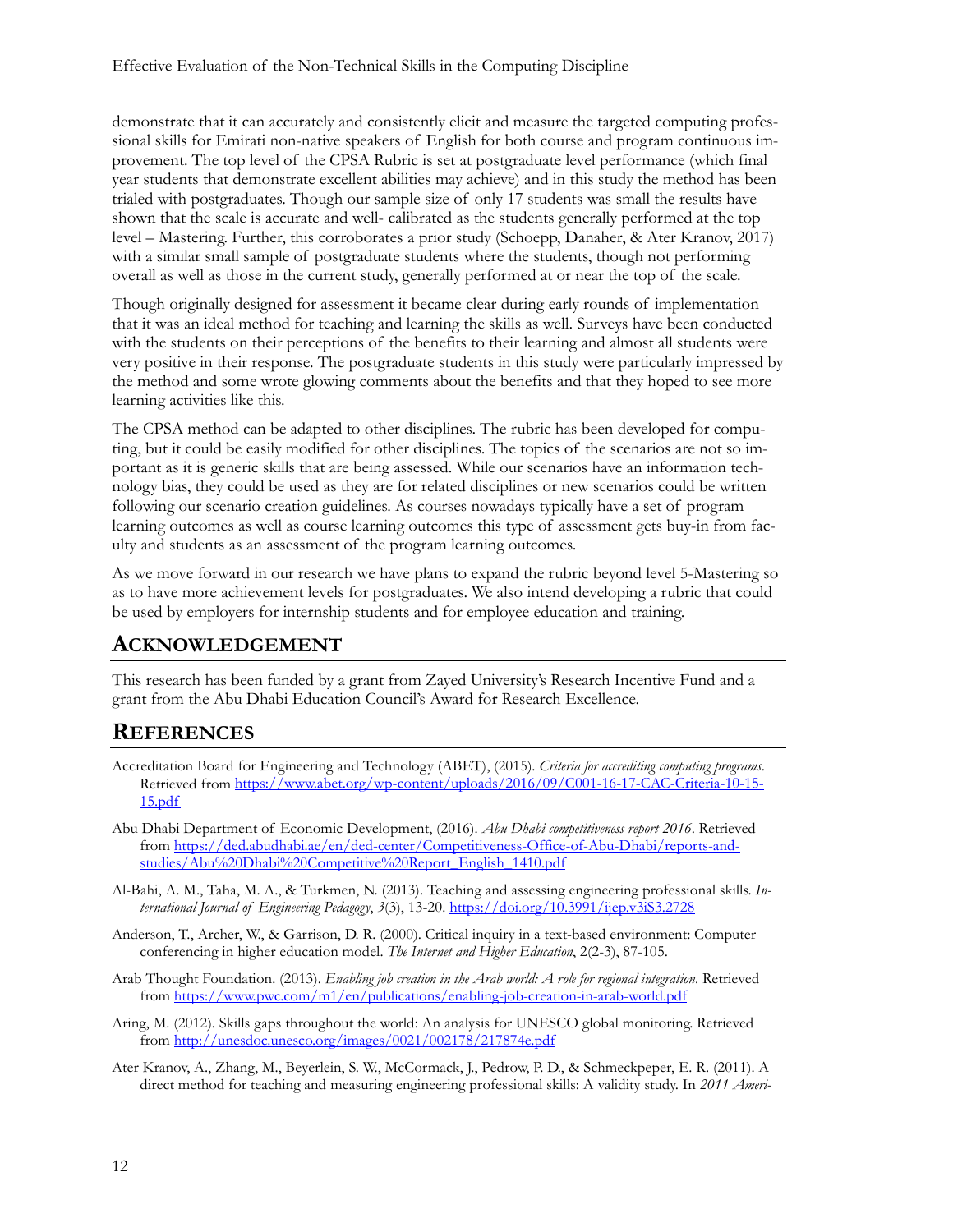*can Society for Engineering Education Annual Conference*, Vancouver, Canada. Retrieved from <http://www.asee.org/public/conferences/1/papers/775/view>

- Ater Kranov, A., & Khalaf, K. (2016). Investigating the employment gap: What employers want from engineering graduates. In *2016 IEEE Global Engineering Education Conference (EDUCON),* Abu Dhabi, 2016, pp. 1198-1201. <https://doi.org/10.1109/EDUCON.2016.7474708>
- British Council. (2013). *Culture at work: The value of intercultural skills in the workplace*. Retrieved from [https://www.britishcouncil.org/sites/default/files/culture](https://www.britishcouncil.org/sites/default/files/culture-at-work-report-v2.pdf)-at-work-report-v2.pdf
- Brualdi, A. C. (1998). Implementing performance assessment in the classroom. *Practical Assessment, Research & Evaluation,* 6(2). Retrieved from [http://PAREonline.net/getvn.asp?v=6&n=2](http://pareonline.net/getvn.asp?v=6&n=2)
- Christy, A. D. (2013). Student portfolios for assessing ABET a-k outcomes. In *Proceedings of the 2013 ASEE North Central Section Conference*. Retrieved from [https://www.researchgate.net/publication/259972436\\_Student\\_portfolios\\_for\\_assessing\\_ABET\\_a](https://www.researchgate.net/publication/259972436_Student_portfolios_for_assessing_ABET_a-k_outcomes)[k\\_outcomes](https://www.researchgate.net/publication/259972436_Student_portfolios_for_assessing_ABET_a-k_outcomes)
- Danaher, M., Schoepp, K., & Ater Kranov, A. (2016a). The Computing Professional Skills Assessment: An innovative method for assessing ABET's student outcomes. In *Proceedings of EDUCON 2016*, April 2016, Abu Dhabi, UAE. Retrieved from <http://ieeexplore.ieee.org/document/7474529/>
- Danaher, M., Schoepp, K., & Ater Kranov, A. (2016b). A new approach for assessing ABET's professional skills. *World Transactions on Engineering and Technology Education*, 14(3), 355-360, Retrieved from [http://www.wiete.com.au/journals/WTE&TE/Pages/Vol.14,%20No.3%20\(2016\)/04](http://www.wiete.com.au/journals/WTE&TE/Pages/Vol.14,%20No.3%20(2016)/04-Danaher-M.pdf)-Danaher-M.pdf
- Douglas, K. A., & Purzer, S. (2015). Validity: Meaning and relevancy in assessment for engineering education research. *Journal of Engineering Education*, 104(2), 108-118. <https://doi.org/10.1002/jee.20070>
- Felder, R. M. (2012). Engineering education: A tale of two paradigms. In B. McCabe, M. Pantazidou, & D. Phillips (Eds.), *Shaking the foundations of geo-engineering education*, (pp. 9-14). Leiden, Netherlands: CRC Press. [https://doi.org/10.1201/b15096](https://doi.org/10.1201/b15096-4)-4
- Graduate Careers Australia. (n.d.). Australian course experience questionnaire (CEQ). Retrieved from <http://www.graduatecareers.com.au/research/surveys/australiangraduatesurvey/>
- Hart Research Associates. (2015). *Falling short? College learning and career success*. Retrieved from <https://www.aacu.org/sites/default/files/files/LEAP/2015employerstudentsurvey.pdf>
- Holmes, C., & Oakleaf, M. (2013). The official (and unofficial) rules for norming rubrics successfully. *Journal of Academic Librarianship* 39(6), 599- 602. <https://doi.org/10.1016/j.acalib.2013.09.001>
- Johnson, R. L, Penny, A. J., & Gordon, B. (2009). *Assessing performance: Designing, scoring, and validating performance*. The Guilford Press, New York.
- Lattuca, L., Terenzini, P., Knight, D., & Ro, H. K. (2014). *2020 vision: Progress in preparing the engineer of the future*. Retrieved from [https://deepblue.lib.umich.edu/bitstream/handle/2027.42/107462/2020%20Vision%20FINAL.pdf?sequ](https://deepblue.lib.umich.edu/bitstream/handle/2027.42/107462/2020%20Vision%20FINAL.pdf?sequence=5&isAllowed=y) e[nce=5&isAllowed=y](https://deepblue.lib.umich.edu/bitstream/handle/2027.42/107462/2020%20Vision%20FINAL.pdf?sequence=5&isAllowed=y)
- Lopez, D., Cruz, J. L., Sanchez, F., & Fernandez, A. (2011). A take-home exam to assess professional skills. *Proceedings of the 41st ASEE/IEEE Frontiers in Education Conference*. Retrieved from <http://citeseerx.ist.psu.edu/viewdoc/download?doi=10.1.1.301.9792&rep=rep1&type=pdf>
- Organization for Economic Cooperation and Development (OECD). (2015). *Better skills, better jobs, better lives: A strategic approach to education and skills policies for the United Arab Emirates*.: OECD Publishing, Paris, France. Retrieved from [http://www.oecd.org/countries/unitedarabemirates/A](http://www.oecd.org/countries/unitedarabemirates/A-Strategic-Approach-to-Education-and%20Skills-Policies-for-the-United-Arab-Emirates.pdf)-Strategic-Approach-to-Education[and%20Skills](http://www.oecd.org/countries/unitedarabemirates/A-Strategic-Approach-to-Education-and%20Skills-Policies-for-the-United-Arab-Emirates.pdf)-Policies-for-the-United-Arab-Emirates.pdf
- Organization for Economic Cooperation and Development (OECD). (2017). *United Arab Emirates student performance (PISA 2015*). Retrieved from <http://gpseducation.oecd.org/CountryProfile?primaryCountry=ARE&treshold=10&topic=PI>
- Picciano, A. G. (2002). Beyond student perceptions: Issues of interaction, presence, and performance in an online course. *Journal of Asynchronous Learning Networks,* 6(1), 21-40.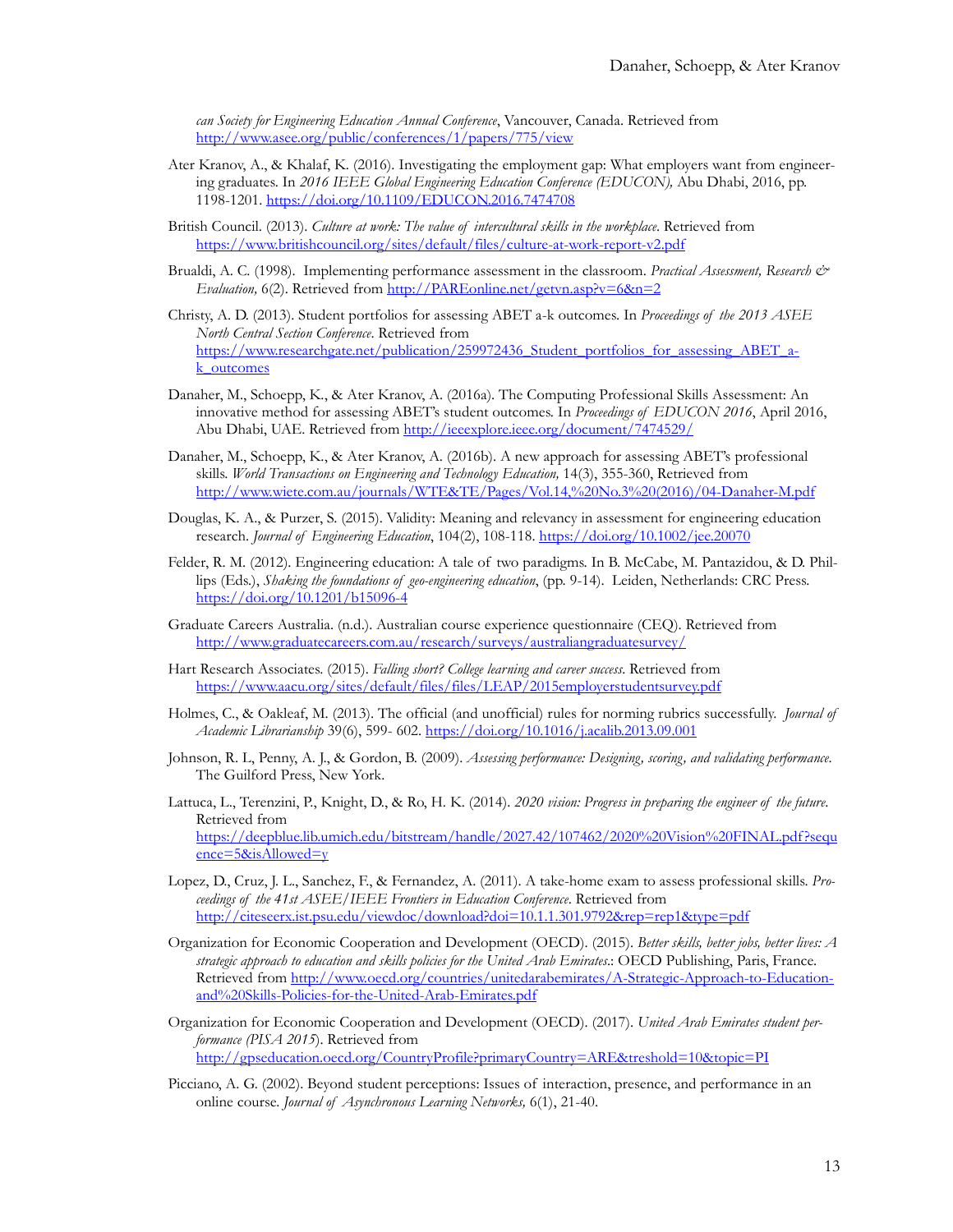Effective Evaluation of the Non-Technical Skills in the Computing Discipline

- Richerson, S., McAteer, K., Spencer, M., & Scheibler, S. (2007). A portfolio approach to learning professional skills. *Proceedings from the Frontiers in Education Conference*, October 2007, Milwaukee, USA, (pp. F3B-1). <https://doi.org/10.1109/FIE.2007.4417802>
- Schoepp, K. (2017): The state of course learning outcomes at leading universities. *Studies in Higher Education*, 1- 13. <https://doi.org/10.1080/03075079.2017.1392500>
- Schoepp, K., Danaher, M., & Ater Kranov, A. (2017). The Computing Professional Skills Assessment utilized with graduate students. In P*roceedings of IEEE EDUCON 2017 Global Engineering Education Conference*, April 2017, Athens, Greece.
- Schoepp, K., Danaher, M. & Ater Kranov, A. (2018). An effective rubric norming process. *Practical Assessment, Research and Evaluation (PARE)*, 23(11). <https://pareonline.net/getvn.asp?v=23&n=11>
- Shuman, L. J., Besterfield-Sacre, M., & McGourty, J. (2005). The ABET "Professional Skills"- Can they be taught? Can they be assessed? *Journal of Engineering Education*, 94(1), 41- 55. [https://doi.org/10.1002/j.2168](https://doi.org/10.1002/j.2168-9830.2005.tb00828.x)-9830.2005.tb00828.x
- Stemler, S. E. (2004). A comparison of consensus, consistency, and measurement approaches to estimating interrater reliability. *Practical Assessment, Research & Evaluation*, 9(4). Retrieved from <http://pareonline.net/getvn.asp?v=9&n=4>
- United Arab Emirates, UAE. (2010). *UAE Vision 2021*. Retrieved from [https://www.vision2021.ae/en/our](https://www.vision2021.ae/en/our-vision)[vision](https://www.vision2021.ae/en/our-vision)
- United Nations Development Programme Regional Bureau for Arab States and the Mohammed bin Rashid Al Maktoum Foundation. (2014). *The 2014 Arab Knowledge Report: UAE.* Retrieved from [http://www.arabstates.undp.org/content/rbas/en/home/library/huma\\_development/arab](http://www.arabstates.undp.org/content/rbas/en/home/library/huma_development/arab-knowledge-report-2014.html)-knowledgereport-[2014.html](http://www.arabstates.undp.org/content/rbas/en/home/library/huma_development/arab-knowledge-report-2014.html)
- University of Hawaii Manoa. (2013). *Creating and using rubrics*. Retrieved from <http://manoa.hawaii.edu/assessment/howto/rubrics.htm>
- Zhou, H. (2015). A systematic review of empirical studies on participants' interactions in internet- mediated discussion boards as a course component in formal higher education settings. *Online Learning Journal,* 19(3). Retrieved from <https://doi.org/10.24059/olj.v19i3.675>

### **APPENDICES**

#### APPENDIX A: SAMPLE SCENARIO ON E-WASTE

Meet Xiao Zhang. This forty-year-old former farmer and resident of Giuyu, a small city in south eastern China, has never used a computer, photocopier or iPhone. In spite of this, Xiao has quite possibly interacted with every single high-tech component in existence every day for the last six years. His job? Scavenging electronic parts and melting lead solder off circuit boards in what may be the largest E-waste dump on earth. In exchange, he makes less than three US dollars (less than 10 AED) a day. Xiao and about 100,000 other workers in Giuyu scavenge E-waste for recoverable materials, earning a wage five times more than they would earn as a farmer or laborer.

The Guiyu operation is not legal in China, but the venture is so profitable that it continues to thrive. E-waste is sold to processors who are the lowest bidders. In 2014, 41 million tons, 90%- of the world's E-waste, was illegally exported or dumped in Ghana, Nigeria, China, Pakistan, India or Vietnam. Exporting of E-waste to the developing world has been illegal since 2000. Despite this ban, E-waste is still shipped undercover, as "second-hand" goods.

Electric and electronic component waste, referred to in industry by the acronym WEEE and by the general public as E-waste, is composed largely of materials from computers, phones, tablets, laptops, MP3 players, televisions, monitors and printers that have been disposed of by consumers. Twenty to fifty million metric tons of E-waste are generated globally each year. Only 10-18% of E-waste is recycled and represents only 2% of trash in US landfills, but constitutes 70% of the overall toxic waste.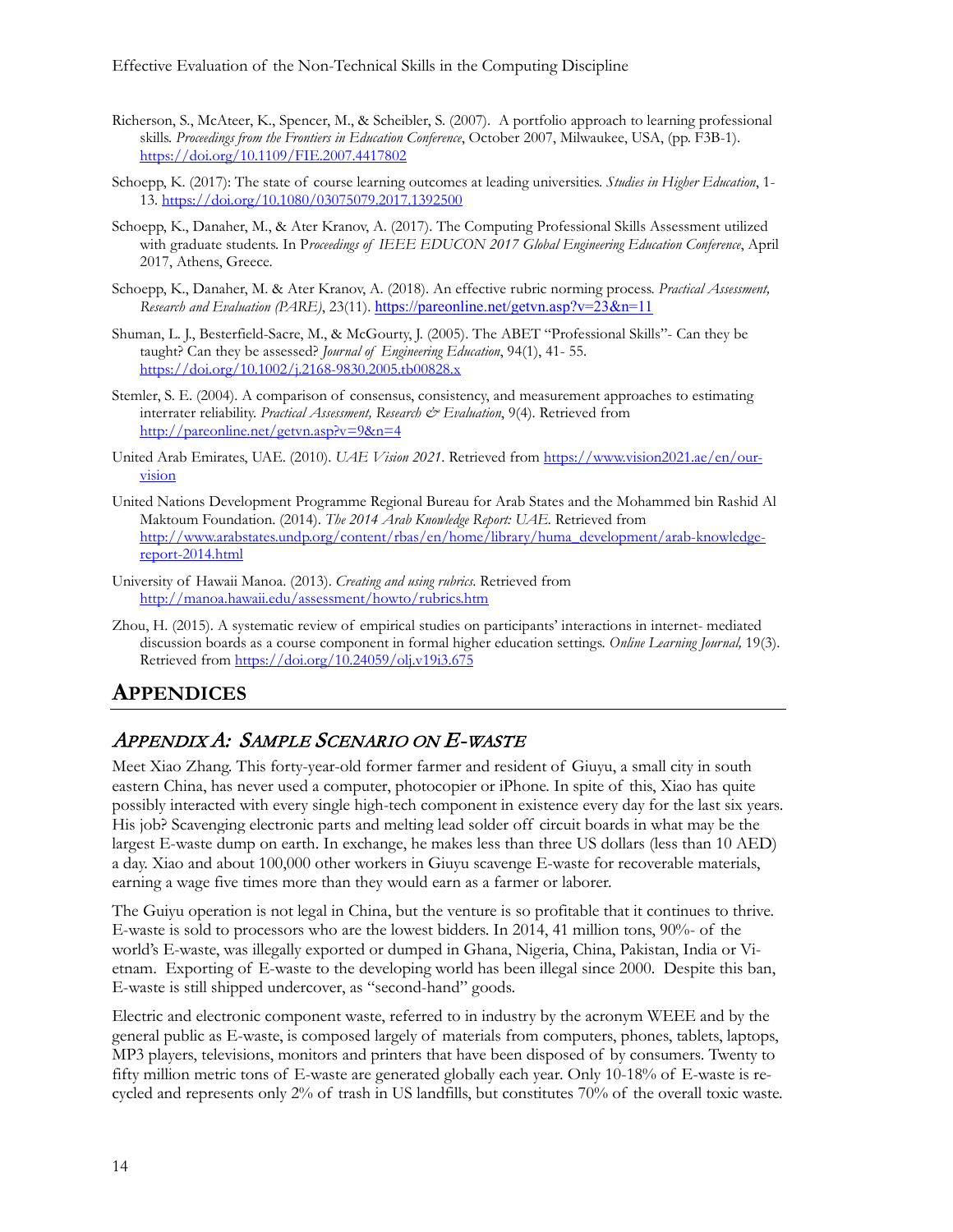The amount of E-waste is growing 5% annually worldwide. In 2011 alone, Americans disposed of about 130,000 computers and 300,000 cell phones every day.

There is substantial economic rationale to recover or refurbish electronic products. When a reuse opportunity is not identified, E-waste can be processed to reclaim valuable materials. When processed properly, materials are recovered, hazardous waste is treated and expensive and potentially damaging mining operations to acquire additional raw materials can be avoided. When processed improperly, E-waste has negative environmental and health impacts. To make metal parts recoverable for re-use, plastics must be burned which, in turn, release toxic smoke. Metals are separated with an acid wash, which is then typically seeps into the ground or water. E-waste that cannot be separated is buried in the ground, allowing metals such as lead, mercury and copper, as well as other minerals and chemicals, pollute land and water.

The health effects on Giuyu residents are significant: about 88% of the E-waste workers have neurological, respiratory, or digestive abnormalities. Children have 50% more lead in their blood than typical values. Acid present in tap-water caused extreme tooth deterioration, before the city began piping in drinking water from 40km away. The land outside of the city has extremely high levels of lead, as does the breast milk of nursing women. High levels of elements such as copper, cadmium and flame-retardant chemicals can also be found in the air, water systems and land. These elements are known to attack the nervous system, kidneys and liver and increase the risk of cancer.

Recycling of E-waste in the Middle East Gulf region is well below the global average. However, governments in the region have started to develop regulations. In Qatar, where each inhabitant produced 68.03kg of E-waste in 2012, rules for both shops and customers were put in place approximately 5 years ago to reduce the numbers. E-waste figures for the UAE from the same year (29.28kg per person) were below the world average (43kg per person). The UAE has only recently began to regulate E-waste. It is unclear whether the UAE government, electronics outlets or consumers will pay to develop and sustain recycling in the country.

There are signs that consumers and companies are becoming more aware of the growing E-waste problem. Apple's decision not to include a headphone socket on the iPhone 7 was met with negative reactions and over 300,000 people signed a petition complaining that this move forces consumers to produce more e-waste as old headphones are discarded. Hewlett-Packard and the Kenyan government are building a recycling network which provides equipment and training to the urban poor who make a living from recycling, as well as a fair price for the parts and materials they produce.

#### **Sources**

- Debusman, B. (2015, Feb 11). New regulations are coming up to deal with e-waste. *Khaleej Times*. Retrieved from [http://www.khaleejtimes.com/nation/general/new](http://www.khaleejtimes.com/nation/general/new-regulations-are-coming-up-to-deal-with-e-waste)-regulations-are-coming-up-to-deal-with-e-waste
- Fitzgerald, G. (2015). Future Scenarios of E-Waste in China. In *Unmaking Waste Conference Proceedings Adelaide, SA: Zero Waste SA Research Centre for Sustainable Design and Behaviour, 2015 (pp. 443-456).* Retrieved from <http://unmakingwaste2015.org/>
- Fox, N. (2014, May 15). Hewlett-Packard introduces large-scale e-waste recycling in Africa. *The Guardian*. Retrieved fro[m https://www.theguardian.com/sustainable](https://www.theguardian.com/sustainable-business/sustainability-case-studies-hewlett-packard-ewaste-recycling-africa)-business/sustainability-case-studies-hewlettpackard-ewaste[-recycling-africa](https://www.theguardian.com/sustainable-business/sustainability-case-studies-hewlett-packard-ewaste-recycling-africa)
- Lund, B. R. (2016). Issues with e-waste: Applying the tenets of the new environmental governance. *Journal of Applied Security Research, 11*(3), 362-384[. https://doi.org/10.1080/19361610.2016.1178556](https://doi.org/10.1080/19361610.2016.1178556)
- Wynn Kirby, P., & Lora-Wainright, A. (2015). Exporting harm, scavenging value: transnational circuits of ewaste between Japan, China and beyond. *Area*, *47(*1), 40–47.<https://doi.org/10.1111/area.12169>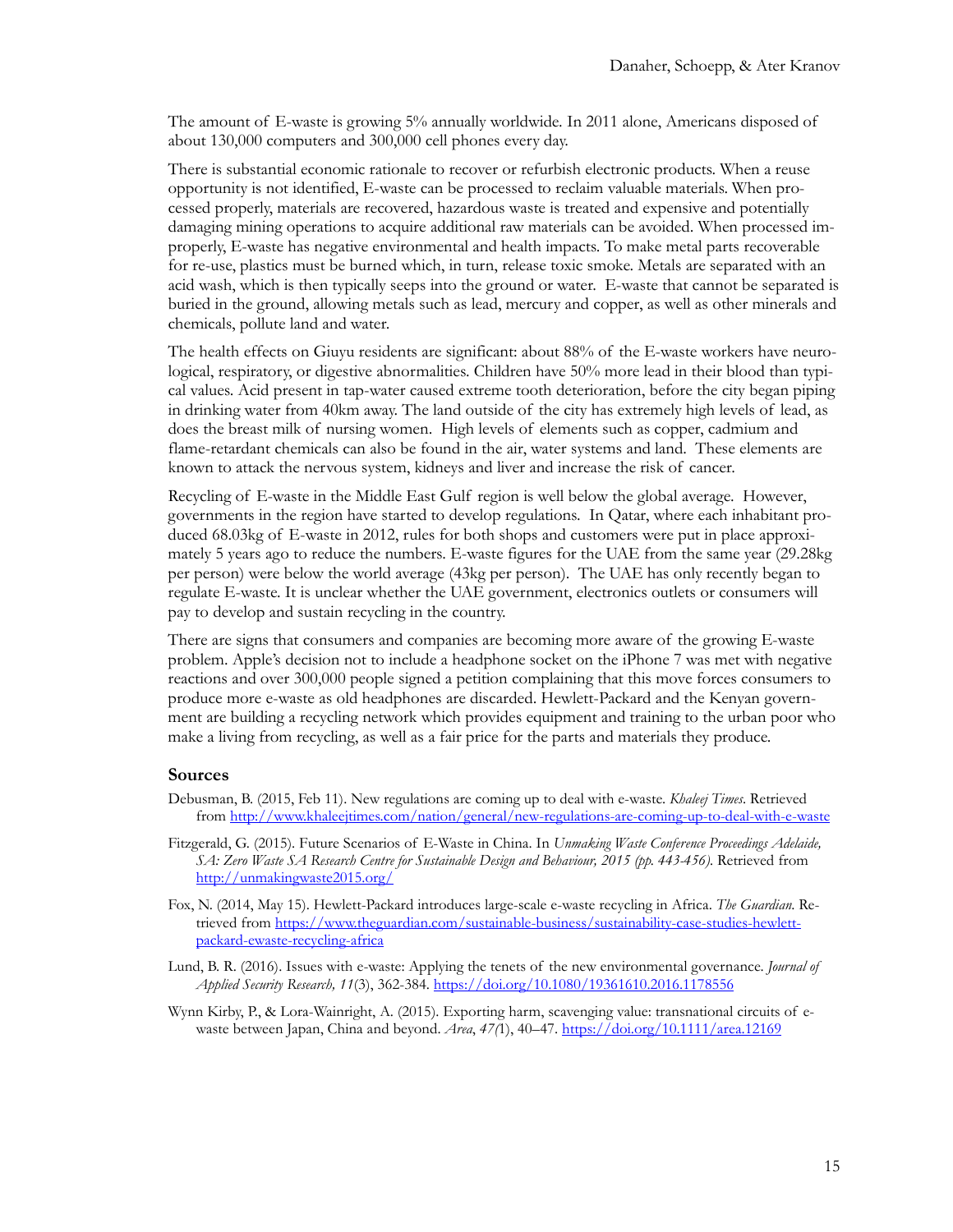# APPENDIX B: THE COMPUTING PROFESSIONAL SKILLS ASSESSMENT (CPSA) RUBRIC

| CPSA 1. Students will be able to problem-solve from a computing perspective.                                                                    |                                                                                                                                                                                                      |                                                                                                                |                                                                                                                                                                                                                                                         |              |                                                                                                                                                                                                              |  |  |
|-------------------------------------------------------------------------------------------------------------------------------------------------|------------------------------------------------------------------------------------------------------------------------------------------------------------------------------------------------------|----------------------------------------------------------------------------------------------------------------|---------------------------------------------------------------------------------------------------------------------------------------------------------------------------------------------------------------------------------------------------------|--------------|--------------------------------------------------------------------------------------------------------------------------------------------------------------------------------------------------------------|--|--|
| 0 - Missing                                                                                                                                     | 1 - Emerging                                                                                                                                                                                         | 2- Developing                                                                                                  | 3 - Practicing                                                                                                                                                                                                                                          | 4 - Maturing | 5 - Mastering                                                                                                                                                                                                |  |  |
| Students do<br>not identify the<br>problem(s) in<br>the scenario.                                                                               | Students begin to define the prob-<br>lem(s). Potential solutions may be<br>general and/or naive.                                                                                                    |                                                                                                                | Students are generally successful in<br>defining primary and secondary prob-<br>lems with reasonable accuracy and<br>with justification. There is evidence<br>that they have begun to formulate<br>potential solutions from a computing<br>perspective. |              | Students convincingly and accurately<br>define the primary and secondary<br>problems, providing justification.<br>They suggest detailed and viable po-<br>tential solutions from a computing<br>perspective. |  |  |
| Students do<br>not identify<br>stakeholders.                                                                                                    | stakeholders. Students may state<br>curate or limited way.                                                                                                                                           | Students identify the most obvious<br>stakeholder perspectives in an inac-                                     | Students explain the perspectives of<br>major relevant stakeholders and con-<br>vey these with reasonable accuracy.                                                                                                                                     |              | Students thoughtfully consider per-<br>spectives of diverse relevant stake-<br>holders and articulate these with<br>clarity and accuracy.                                                                    |  |  |
|                                                                                                                                                 |                                                                                                                                                                                                      | CPSA 2. Students will be able to work together to perform a specific task.                                     |                                                                                                                                                                                                                                                         |              |                                                                                                                                                                                                              |  |  |
| 0 - Missing                                                                                                                                     | 1 - Emerging                                                                                                                                                                                         | 2-Developing                                                                                                   | 3 - Practicing                                                                                                                                                                                                                                          | 4 - Maturing | 5 - Mastering                                                                                                                                                                                                |  |  |
| Student discus-<br>sion is not<br>guided by the<br>prompts.                                                                                     | Students use only a portion of the<br>prompts to guide their discussion.<br>Students get off task. They may be<br>unaware that they have gotten off<br>task or may work to get back on task          |                                                                                                                | Students use the entire set of prompts<br>to guide their discussion.<br>Students recognize when they get off<br>task and work to get back on task.                                                                                                      |              | Student discussion is closely aligned to<br>the entire set of prompts.<br>Students plan their discussion accord-<br>ing to the prompts in order to ensure<br>completion and thorough considera-              |  |  |
| Students do<br>not<br>acknowledge<br>or encourage<br>participation of<br>others.                                                                | but unsuccessfully.<br>Students may pose individual opin-<br>ions without linking to what others<br>say.<br>Students acknowledge the ideas of<br>others, but may too hastily defer to<br>an opinion. |                                                                                                                | Students acknowledge, build on,<br>clarify and/or critique and others<br>ideas with some success.<br>Students encourage participation of<br>others to come to consensus.                                                                                |              | tion.<br>Students clearly encourage participa-<br>tion from all group members, generate<br>ideas together, actively help each<br>other, and clarify and/or critique each<br>other's ideas.                   |  |  |
|                                                                                                                                                 |                                                                                                                                                                                                      | CPSA 3. Students will be able to evaluate, ethical, legal, and security considerations when solving a problem. |                                                                                                                                                                                                                                                         |              |                                                                                                                                                                                                              |  |  |
| 0 - Missing                                                                                                                                     | 1 - Emerging                                                                                                                                                                                         | 2 - Developing                                                                                                 | 3 - Practicing                                                                                                                                                                                                                                          | 4 - Maturing | 5 - Mastering                                                                                                                                                                                                |  |  |
| Students do<br>not identify<br>ethical, legal,<br>and security<br>considerations.                                                               | Students give passing attention to<br>related ethical considerations and/or<br>may describe only the most obvious<br>ethical considerations.                                                         |                                                                                                                | Students identify relevant ethical,<br>legal, and security considerations in<br>context of the problem(s).                                                                                                                                              |              | Students clearly articulate relevant<br>ethical, legal, and security considera-<br>tions and evaluate them in the context<br>of the problem(s).                                                              |  |  |
|                                                                                                                                                 |                                                                                                                                                                                                      | CPSA 4. Students will be able to communicate professionally in writing.                                        |                                                                                                                                                                                                                                                         |              |                                                                                                                                                                                                              |  |  |
| 0 - Missing                                                                                                                                     | 1 - Emerging                                                                                                                                                                                         | 2-Developing                                                                                                   | 3 - Practicing                                                                                                                                                                                                                                          | 4 - Maturing | 5 - Mastering                                                                                                                                                                                                |  |  |
| Students are<br>unable to write<br>in an accurate<br>manner.                                                                                    | Student errors in grammar, punctua-<br>tion, and spelling at times impedes<br>the effectiveness of communication.                                                                                    |                                                                                                                | Students have few errors in grammar,<br>punctuation, and spelling, so effective<br>communication is seldomly impeded.                                                                                                                                   |              | Students write clearly and have no<br>discernable grammar, punctuation, or<br>spelling errors.                                                                                                               |  |  |
| Students do<br>not demon-<br>strate a profes-<br>sional vocabu-<br>lary.                                                                        | Students inconsistently demonstrate<br>a professional vocabulary.                                                                                                                                    |                                                                                                                | At times students demonstrate the<br>vocabulary expected of a computing<br>professional.                                                                                                                                                                |              | Students consistently demonstrate the<br>vocabulary expected of a computing<br>professional.                                                                                                                 |  |  |
|                                                                                                                                                 |                                                                                                                                                                                                      | CPSA 5. Students will be able to analyze the local and global impacts of computing.                            |                                                                                                                                                                                                                                                         |              |                                                                                                                                                                                                              |  |  |
| 0 - Missing                                                                                                                                     | 1 - Emerging                                                                                                                                                                                         | 2-Developing                                                                                                   | 3 - Practicing                                                                                                                                                                                                                                          | 4 - Maturing | 5 - Mastering                                                                                                                                                                                                |  |  |
| Students do<br>not consider<br>either the local<br>or global im-<br>pacts of com-<br>puting on<br>individuals,<br>organizations<br>and society. | Students analyze local and/or global<br>impacts of computing on individuals,<br>organizations and society. Student<br>analysis may be superficial.                                                   |                                                                                                                | Students analyze local and global<br>impacts of computing on individuals,<br>organizations and society. Students<br>begin to recognize the associated<br>complexities and interdependencies.                                                            |              | Students judiciously analyze local and<br>global impacts of computing on indi-<br>viduals, organizations and society.<br>Students recognize the associated<br>complexities and interdependencies.            |  |  |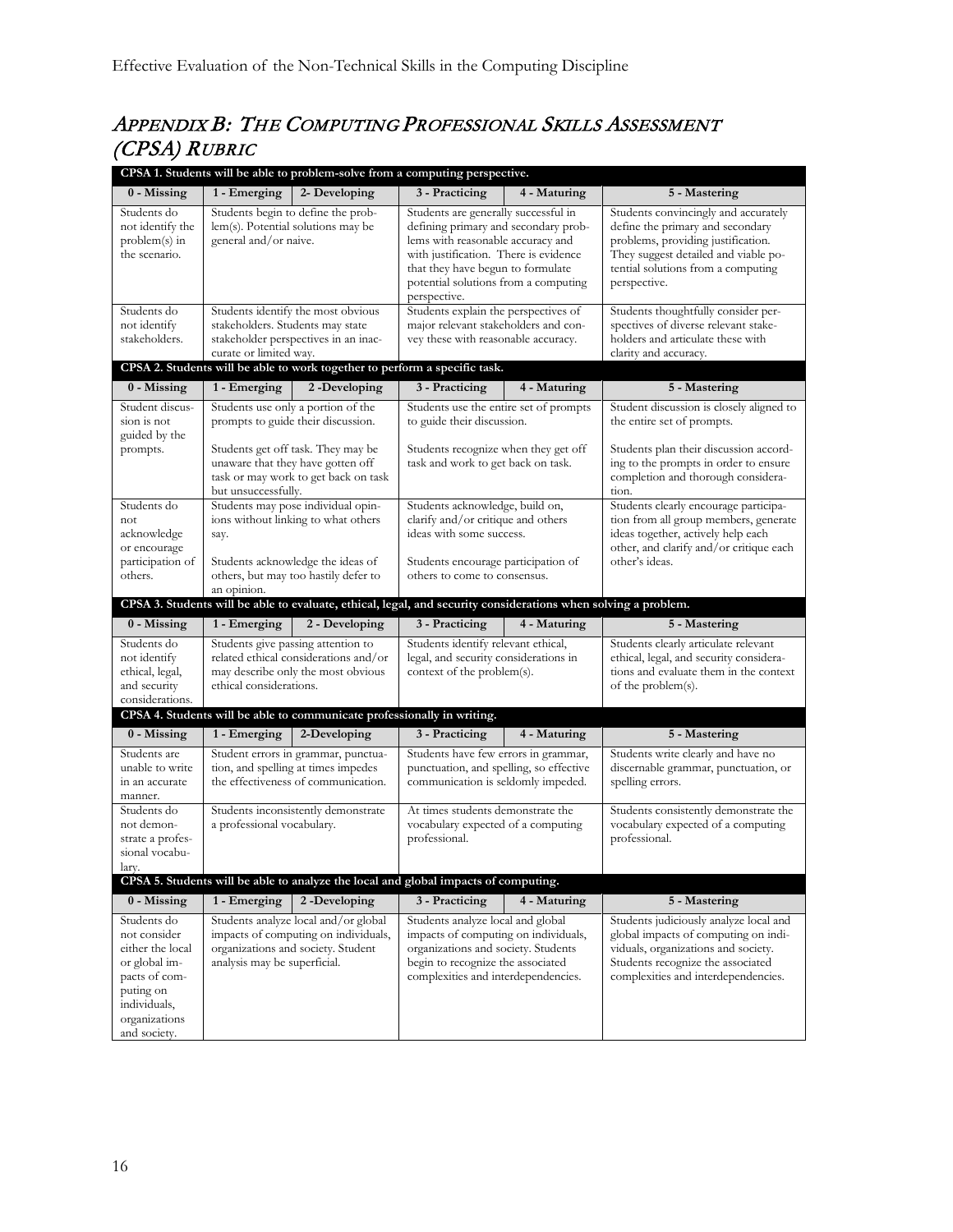| CPSA 6. Students will be able to recognize when they need to seek further information to extend their knowledge. |                                                                                                                                                        |                                      |                                                                                                                                                            |              |                                                                                                                                                                                                                                                                                                                                                                               |  |  |
|------------------------------------------------------------------------------------------------------------------|--------------------------------------------------------------------------------------------------------------------------------------------------------|--------------------------------------|------------------------------------------------------------------------------------------------------------------------------------------------------------|--------------|-------------------------------------------------------------------------------------------------------------------------------------------------------------------------------------------------------------------------------------------------------------------------------------------------------------------------------------------------------------------------------|--|--|
| 0 - Missing                                                                                                      | 1 - Emerging                                                                                                                                           | 2-Developing                         | 3 - Practicing                                                                                                                                             | 4 - Maturing | 5 - Mastering                                                                                                                                                                                                                                                                                                                                                                 |  |  |
| Students do<br>not refer to or<br>evaluate in-<br>formation<br>presented.                                        | Students refer to the information<br>presented in the scenario.<br>Students refer to the sources of<br>information presented during the<br>discussion. |                                      | Students evaluate the information<br>presented in the scenario.<br>Students evaluate the sources of in-<br>formation presented during the dis-<br>cussion. |              | Students critically evaluate infor-<br>mation presented in the scenario and<br>presented during the discussion. Ex-<br>amples include, but are not limited to:<br>discussing potential and probable<br>biases of the information sources,<br>distinguishing fact from opinion in<br>order to determine levels of infor-<br>mation validity, analyzing implied<br>information. |  |  |
| Students do<br>not differenti-<br>ate between<br>what they do<br>and do not<br>know.                             | do and do not know.                                                                                                                                    | Students begin to identify what they | Students identify what they do and do<br>not know.                                                                                                         |              | Students accurately identify the specif-<br>ic limits of their knowledge and how<br>those limitations affect their analysis.                                                                                                                                                                                                                                                  |  |  |
| Students do<br>not demon-<br>strate an<br>awareness of<br>the need to<br>seek additional<br>information.         | to seek additional information.                                                                                                                        | Students may acknowledge the need    | Students provide additional sources to<br>support the discussion and extend<br>their knowledge.                                                            |              | Students actively seek relevant addi-<br>tional information and bring forth a<br>variety of reliable sources to support<br>the discussion and extend their<br>knowledge.                                                                                                                                                                                                      |  |  |

# **BIOGRAPHIES**



**Dr Maurice Danaher** is an Associate Professor in the College of Technological Innovation at Zayed University in the United Arab Emirates. He received his PhD in Information Systems in 2003 from Swinburne Institute of Technology, Melbourne, Australia. His research interests are in Information Technology and Quality Assurance in IT Education. He has published his work in these areas and has over 50 refereed publications. He has won a number of grants in the UAE totaling over US\$250,000 for research into quality assurance of IT education.



**Dr Kevin Schoepp** is currently working independently as a researcher. He has a M.A. in educational technology and an Ed.D. in higher education leadership from the University of Calgary, Canada. Until recently he held the position of Director of Academic Excellence at Jumeira University, Dubai, UAE. Prior to that he was the Director of Educational Effectiveness at Zayed University, UAE. He has published more than 33 articles and book chapters and delivered more than 40 conference presentations. His current research interests include assessment and learning outcomes in higher education.